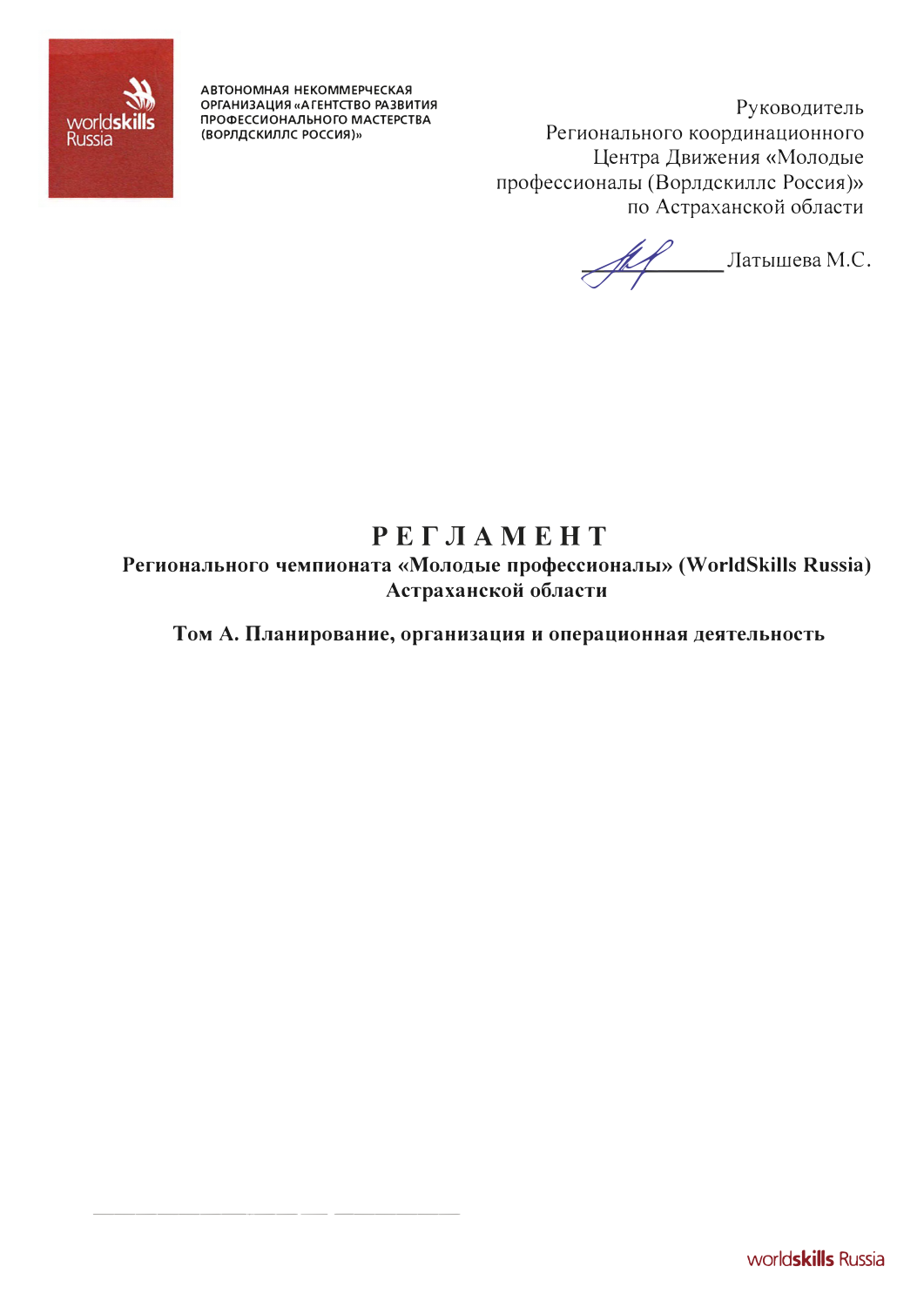| А.2.10.2 Участие в чемпионатах последующих уровней  10 |  |
|--------------------------------------------------------|--|
|                                                        |  |
|                                                        |  |
|                                                        |  |
|                                                        |  |
| А.4 КОНТРОЛЬ КАЧЕСТВА ПРОВЕДЕНИЯ ЧЕМПИОНАТА  12        |  |
| А.5 ТЕХНИКА БЕЗОПАСНОСТИ И ОХРАНА ТРУДА 13             |  |
| А.6 КОЛИЧЕСТВО КОМПЕТЕНЦИЙ ЧЕМПИОНАТА, ИХ ОТБОР И      |  |
|                                                        |  |
|                                                        |  |
|                                                        |  |
|                                                        |  |
|                                                        |  |
|                                                        |  |
|                                                        |  |
|                                                        |  |
|                                                        |  |
|                                                        |  |
|                                                        |  |
|                                                        |  |
|                                                        |  |
|                                                        |  |
| А.7.1.10 Завершение работы на конкурсной площадке 19   |  |
|                                                        |  |
|                                                        |  |

## Оглавление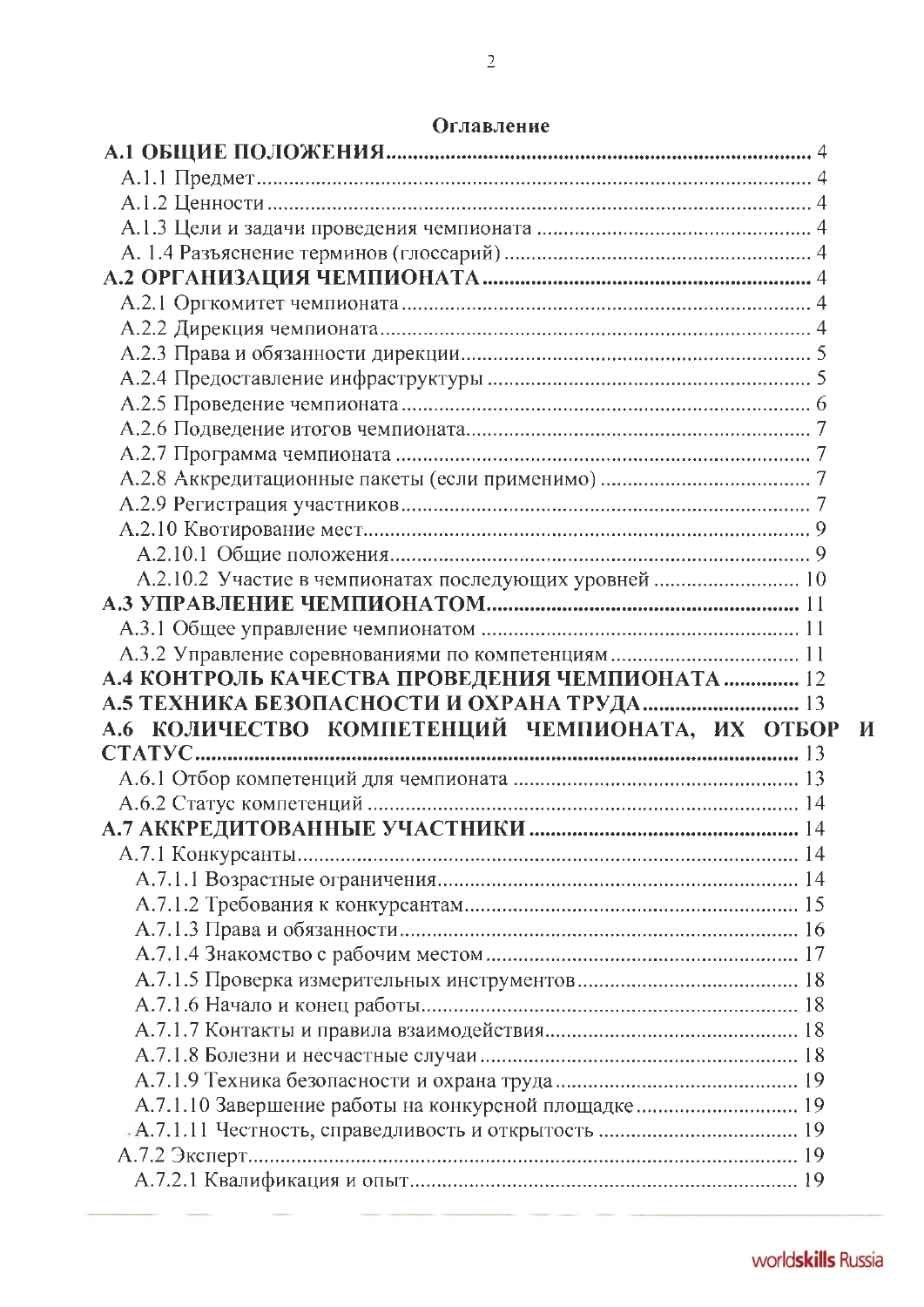| А.7.2.8 Взаимодействие экспертов-компатриотов с конкурсантами  21<br>А.7.3 Менеджер компетенции/корневой эксперт компетенции 22<br>А.7.4.4 Нарушение правил чемпионата и кодекса этики и норм поведения24<br>А.8 ДОСТУП НА МЕСТО ПРОВЕДЕНИЯ ЧЕМПИОНАТА<br>И<br>А.8.2 Доступ на место проведения чемпионата до его начала  29<br>А.10 ДИСТАНЦИОННО-ОЧНЫЙ ФОРМАТ ЧЕМПИОНАТА  30 |  |
|-------------------------------------------------------------------------------------------------------------------------------------------------------------------------------------------------------------------------------------------------------------------------------------------------------------------------------------------------------------------------------|--|
| А. 9 Нарушение регламента, правил чемпионата, кодекса этики и норм поведения                                                                                                                                                                                                                                                                                                  |  |
|                                                                                                                                                                                                                                                                                                                                                                               |  |
|                                                                                                                                                                                                                                                                                                                                                                               |  |
|                                                                                                                                                                                                                                                                                                                                                                               |  |
|                                                                                                                                                                                                                                                                                                                                                                               |  |
|                                                                                                                                                                                                                                                                                                                                                                               |  |
|                                                                                                                                                                                                                                                                                                                                                                               |  |
|                                                                                                                                                                                                                                                                                                                                                                               |  |
|                                                                                                                                                                                                                                                                                                                                                                               |  |
|                                                                                                                                                                                                                                                                                                                                                                               |  |
|                                                                                                                                                                                                                                                                                                                                                                               |  |
|                                                                                                                                                                                                                                                                                                                                                                               |  |
|                                                                                                                                                                                                                                                                                                                                                                               |  |
|                                                                                                                                                                                                                                                                                                                                                                               |  |
|                                                                                                                                                                                                                                                                                                                                                                               |  |
|                                                                                                                                                                                                                                                                                                                                                                               |  |
|                                                                                                                                                                                                                                                                                                                                                                               |  |
|                                                                                                                                                                                                                                                                                                                                                                               |  |
|                                                                                                                                                                                                                                                                                                                                                                               |  |
|                                                                                                                                                                                                                                                                                                                                                                               |  |
|                                                                                                                                                                                                                                                                                                                                                                               |  |
|                                                                                                                                                                                                                                                                                                                                                                               |  |
|                                                                                                                                                                                                                                                                                                                                                                               |  |
|                                                                                                                                                                                                                                                                                                                                                                               |  |
|                                                                                                                                                                                                                                                                                                                                                                               |  |
|                                                                                                                                                                                                                                                                                                                                                                               |  |
|                                                                                                                                                                                                                                                                                                                                                                               |  |
|                                                                                                                                                                                                                                                                                                                                                                               |  |
|                                                                                                                                                                                                                                                                                                                                                                               |  |
|                                                                                                                                                                                                                                                                                                                                                                               |  |
|                                                                                                                                                                                                                                                                                                                                                                               |  |
|                                                                                                                                                                                                                                                                                                                                                                               |  |
|                                                                                                                                                                                                                                                                                                                                                                               |  |

 $\sim$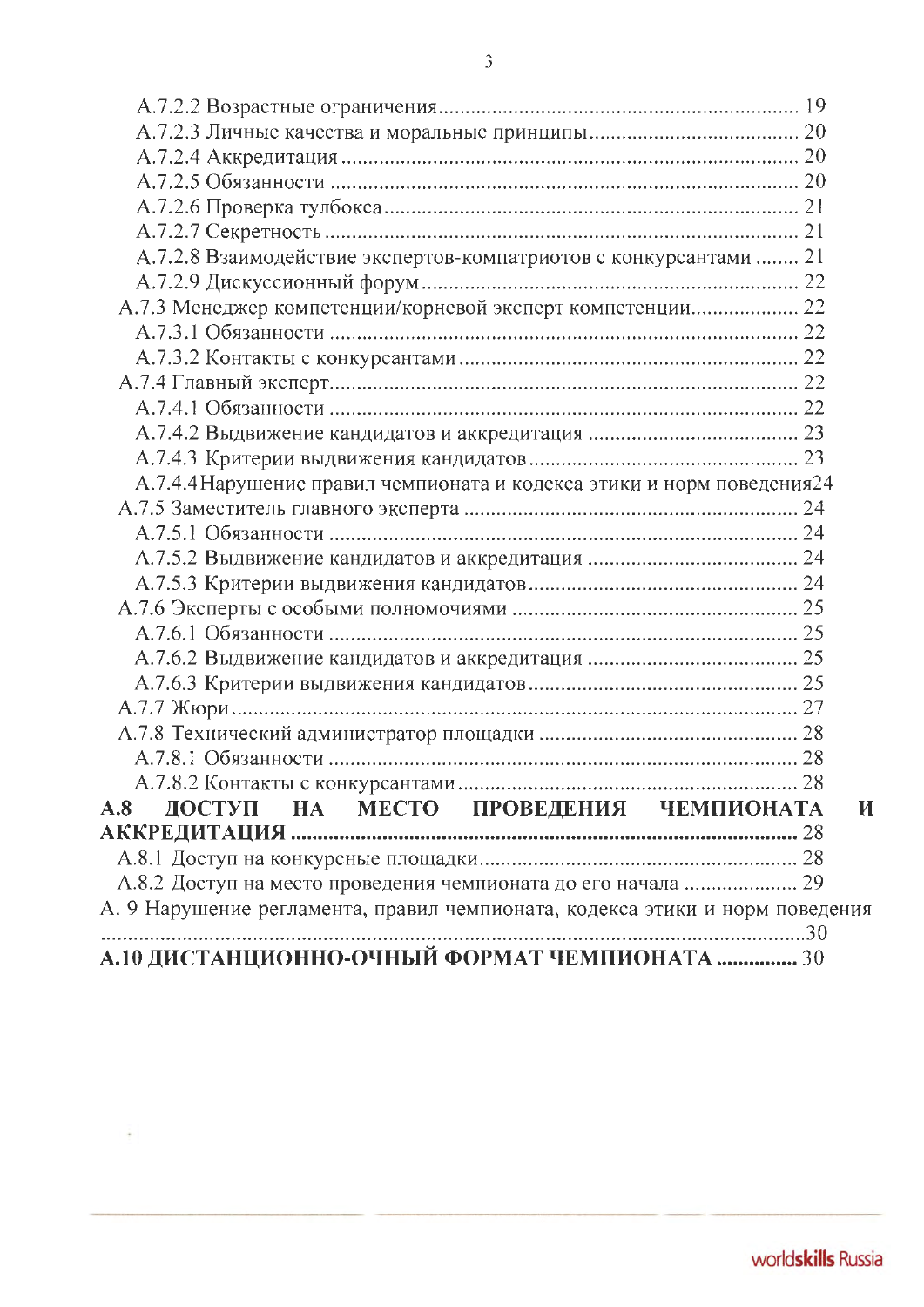# А.1 ОБЩИЕ ПОЛОЖЕНИЯ

#### А.1.1 Предмет

Настоящий регламент (далее по тексту - Регламент) определяет правила организации и проведения Регионального чемпионата «Молодые профессионалы» (WorldSkills Russia) Астраханской области (далее по тексту - Чемпионат), включая все соревнования по компетенциям.

Лица, вовлеченные в организацию и участие в Чемпионате, обязаны руководствоваться в своей деятельности Регламентом.

Регламент состоит из двух томов:

А. Регламент Чемпионата по планированию, организации и операционной деятельности;

Б. Регламент Чемпионата по проведению соревнований по компетенциям.

#### А.1.2 Ценности

Ключевыми ценностями Чемпионата являются: честность, справедливость, прозрачность, информационная открытость, сотрудничество и инновации.

## А.1.3 Цели и задачи проведення чемпионата

Цель проведения Чемпионата - содействие развитию профессионального образования в Российской Федерации.

Задачи Чемпионата:

создание модели профориентации школьников;

содействие профессионализации обучающихся и молодых специалистов в контексте требований мировых стандартов подготовки;

привлечение внимания представителей индустрии и реального сектора экономики к вопросам подготовки кадров;

повышение профессионального уровня педагогических работников.

# А. 1.4 Разъяснение терминов (глоссарий)

С глоссарием можно ознакомиться на сайте автономной некоммерческой организации «Агентство развития профессионального мастерства (Ворлдскиллс Россия)» (далее по тексту - Агентство) в разделе «О нас - Документы -Регламентирующие - Глоссарий».

# А.2 ОРГАНИЗАЦИЯ ЧЕМПИОНАТА

#### А.2.1 Оргкомитет чемпионата

Для проведения Чемпионата формируется организационный комитет (далее по тексту - Оргкомитет). Решение о персональном составе Оргкомитета принимается министерством образования и науки Астраханской области.

Руководит работой Оргкомитета его председатель, который определяется из числа членов Оргкомитета.

# А.2.2 Дирекция чемпионата

Для оперативного управления и организации Чемпионата формируется дирекция Чемпионата (далее по тексту - Дирекция). Состав Дирекции утверждается Оргкомитетом. Руководство работой Дирекции осуществляется руководителем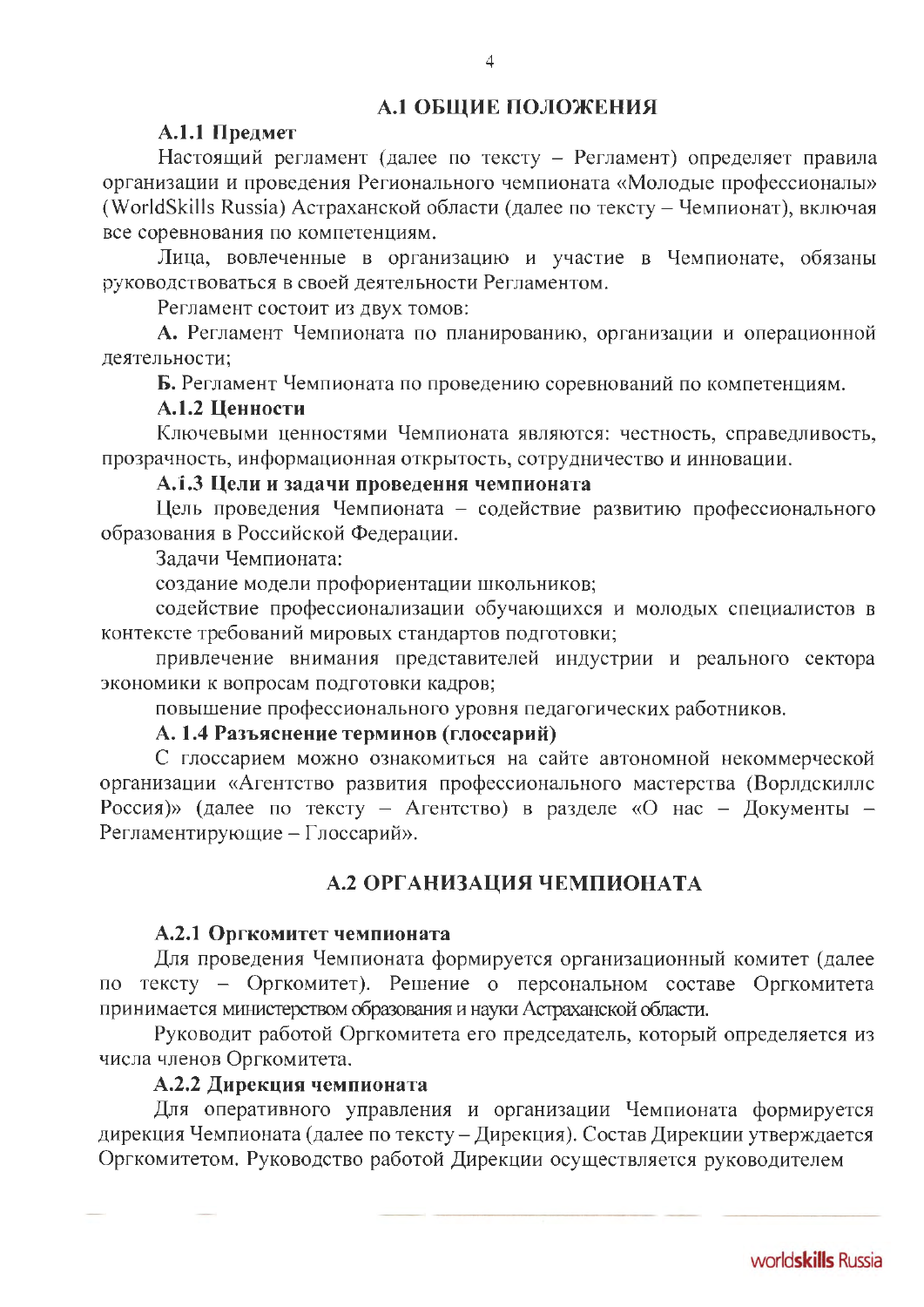«Ворлдскилле» Регионального координационного центра движения  $\overline{B}$ Астраханской области (далее по тексту - РКЦ).

# А.2.3 Права и обязанности дирекции

Дирекция занимается организацией проведением Чемпионата.  $\overline{\mathbf{M}}$ осуществляет общее управление Чемпионатом. В соответствии с настоящим Регламентом Дирекция принимает решения по любым вопросам, относящимся к проведению Чемпионата, в том числе не определенным настоящим Регламентом.

Дирекция отвечает за соответствие инфраструктуры и оборудования правилам техники безопасности и охраны труда. Вся документация, содержащая правила техники безопасности и охраны труда, должна быть размещена на сайте Чемпионата за 1 месяц до его начала.

Дирекция также отвечает за связи с общественностью и рекламу мероприятия до начала, во время и по итогам Чемпионата. Дирекция должна проинформировать максимальное число заинтересованных лиц о предстоящем Чемпионате и занимается предоставлением информации региональным и федеральным СМИ. Все документы, имеющие отношение к Чемпионату должны иметь ссылку на Дирекцию и стандарты Ворлдскиллс.

Агентство оставляет за собой все права в отношении Чемпионата, включая согласование всех аспектов связей с общественностью (СМИ, маркетинг и PR).

# А.2.4 Предоставление инфраструктуры

Дирекция обеспечивает конкурсные площадки оборудованием и материалвми для проведения соревнований по каждой компетенции в соответствии с актуальным техническим описанием, а также инфраструктурным листом и планом застройки, согласованными менеджерами компетенций/корневыми экспертами компетенций.

За 1 месяц до начала Чемпионата Дирекция должна получить у главных Чемпионата актуальные технические описания экспертов компетенций. инфраструктурные листы, планы застройки, конкурсные задания (если применимо), согласованные менеджерами компетенций, а также разместить указанную документацию на сайте Чемпионата. После получения от главных экспертов обозначенных документов Дирекция должна в трехдневный срок обеспечить ими всех технических администраторов площадок и экспертов.

В соответствии с техническими описаниями, инфраструктурными листами и другими официальными документами Дирекция должна обеспечить наличие оптимальных площадок и инфраструктуры для Чемпионата. В дополнение к обеспечению места проведения Чемпионата, соревновательных площадок и рабочих мест конкурсантов Дирекция должна обеспечить все необходимые помещения для организации и проведения деловой программы, организации работы штаба, а также любые другие помещения, необходимые для организации и проведения Чемпионата.

Дирекция организует подбор и комплектование конкурсных площадок согласно требованиям конкурсной документации по компетенциям. Предпочтение отдается группированию соревновательных площадок по блокам компетенций.

Дирекция обязана разработать, утвердить и согласовать с Агентством: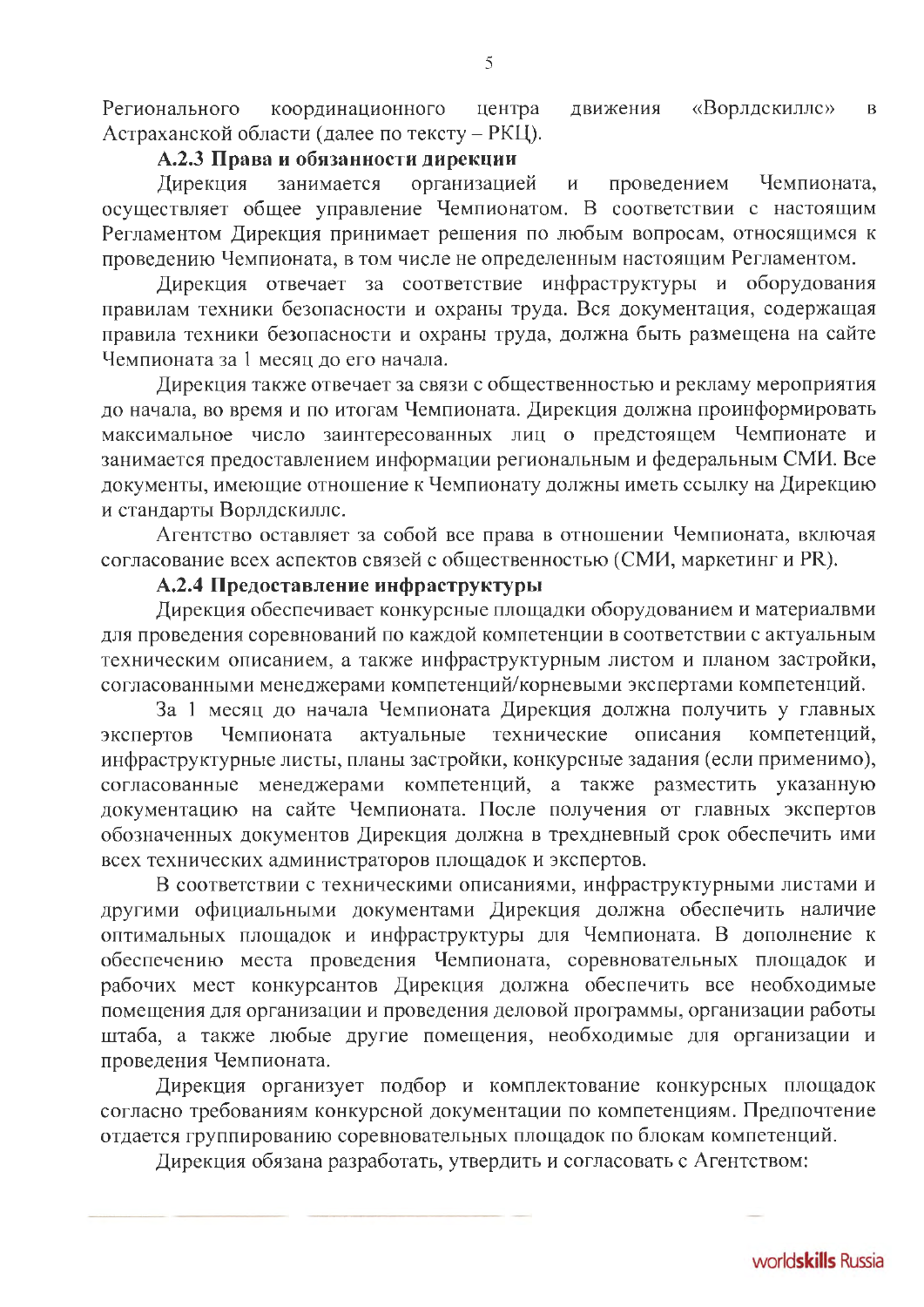общее художественное решение по оформлению места проведения Чемпионата, включая предоставление макетов элементов оформления (баннеров, флагов, рекламной продукции и раздаточных материалов), которые должны быть изготовлены не позднее 7 дней до начала Чемпионата;

эскизный дизайн-проект площадок Чемпионата, планировку площадок с обозначением всего оборудования, план размещения всех участников (включая интерактивные стенды), презентационные компетенции план  $\mathbf{M}$  $\Pi$ <sup>O</sup> медиасопровождению Чемпионата не позднее 7 дней до начала Чемпионата;

Регламент Том А (Том Б изменению не подлежит), в случае внесения изменений, не предусмотренных типовым регламентом Чемпионата, не позднее чем за 1 месяц до начала Чемпионата.

## А.2.5 Проведение чемпионата

В рамках проведения Чемпионата Дирекция обязана:

организовать встречу и регистрацию конкурсантов, экспертов, членов Оргкомитета, волонтеров, представителей Агентства и бизнес-партнеров. Списки регистрации в электронном виде необходимо сформировать не позднее чем за 1 нелелю до начала Чемпионата:

обеспечить безопасность проведения мероприятий (дежурство полиции, медицинского персонала, пожарной службы, других необходимых служб);

соблюдение всех рекомендаций по обеспечить профилактике распространения новой коронавирусной инфекции (2019-nCoV) утвержденных Федеральной службой по надзору в сфере защиты прав потребителей и благополучия человека, федеральными и региональными органами исполнительной власти и Агентством (при наличии)<sup>1</sup>;

обеспечить дежурство технического персонала в местах проведения Чемпионата на весь период его проведения;

осуществлять эксплуатационное и коммунальное обслуживание, уборку помещения; обеспечить работоспособность вентиляции, канализации, водоснабжения, отопления;

организовать беспрепятственный вход и выход в помещениях для участников и зрителей Чемпионата;

обеспечить наличие закрытой выделенной LAN-сети с интернетсоединением пропускной способностью не менее 1 мегабита в секунду на каждой конкурсной площадке для внесения результатов в CIS;

организовать фото- и видеосъемку Чемпионата;

оформить награды и документы об участии в Чемпионате согласно брендбуку Агентства;

наградить победителей Чемпионата в соответствии с пунктом Б.9 Тома Б Регламента. Дирекция вправе разработать свою систему подведения итогов чемпионата, основываясь на результатах, полученных в CIS, в том числе

При невозможности соблюдения ограничительных мер (в том числе при ужесточении ограничительных мер), введенных в связи с угрозой распространения новой коронавирусной инфекции (2019-nCoV) соревнования могут быть отменены или перенесены.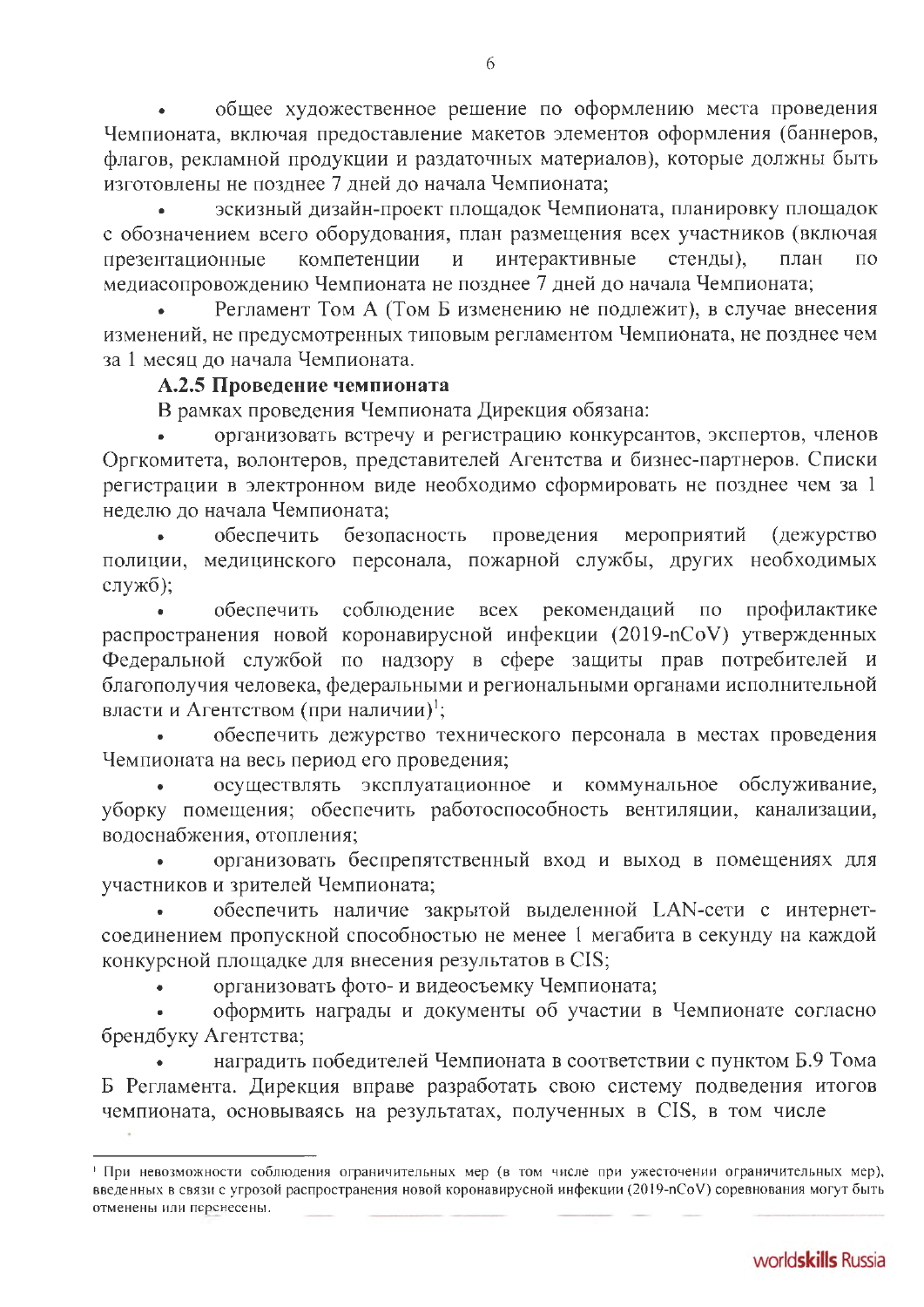компетенциям, где представлено менее 5 конкурсантов/команд в зачете. В таком случае количество медалей и наград может отличаться от описанного в обозначенном пункте Регламента.

## А.2.6 Подведение итогов чемпионата

В рамках подведения итогов Чемпионата Дирекция обязана:

в течение 10 рабочих дней подготовить отчет о проведении Чемпионата по форме, установленной в Рекомендациях по организации и проведению Регионального чемпионата «Молодые профессионалы» (WorldSkills Russia) («О нас - Документы - Документы по проектам - Материалы для организаторов Региональных чемпионатов - Рекомендации»), с предоставлением следующих документов:

электронные копии всех регистрационных ведомостей с указанием общего количества конкурсантов;

электронные копии листов прохождения конкурсантами инструктажа по охране труда и технике безопасности;

электронные копии протоколов по компетенциям, в том числе копии рукописных оценочных ведомостей.

направить подписанный скан отчета на электронную почту info@worldskills.ru (с копией на электронную почту l.ivanyuk@worldskills.ru), а также внести в личном кабинете руководителя РКЦ в eSim данные из отчета;

обеспечить информационное освещение итогов Чемпионата.

## А.2.7 Программа чемпионата

Не менее чем за 1 месяц до Чемпионата Дирекция должна утвердить с соблюдением соревнований санитарнопроведения подробный план эпидемиологических правил, рекомендаций по профилактике распространения новой коронавирусной инфекции (2019-nCoV) и иных рекомендаций федеральных и региональных органов исполнительной власти и Агентством (при наличии), в который необходимо включить следующие позиции:

подробную программу проведения Чемпионата, которая включает меры по размещению, трансферу и питанию всех участников;

порядок проведения церемоний открытия и закрытия (в случае их проведения);

деловую программу;

программу дополнительных и внеконкурсных мероприятий.

#### А.2.8 Аккредитационные пакеты (если применимо)

Как минимум  $1,5$ месяца ДО Чемпионата Дирекция  $3a$ должна проинформировать участников Чемпионата о стоимости участия на человека, включая стоимость всех дополнительных расходов. Подробная информация по стоимости и составе пакетов участника представлена на сайте https://rkc.aspcedu.ru/.

## А.2.9 Регистрация участников

На основании заявок на участие в Чемпионате Дирекция или уполномоченные ей лица должны сформировать поименные списки конкурсантов, экспертов и официальных лиц от образовательных организаций, руководителей РКЦ,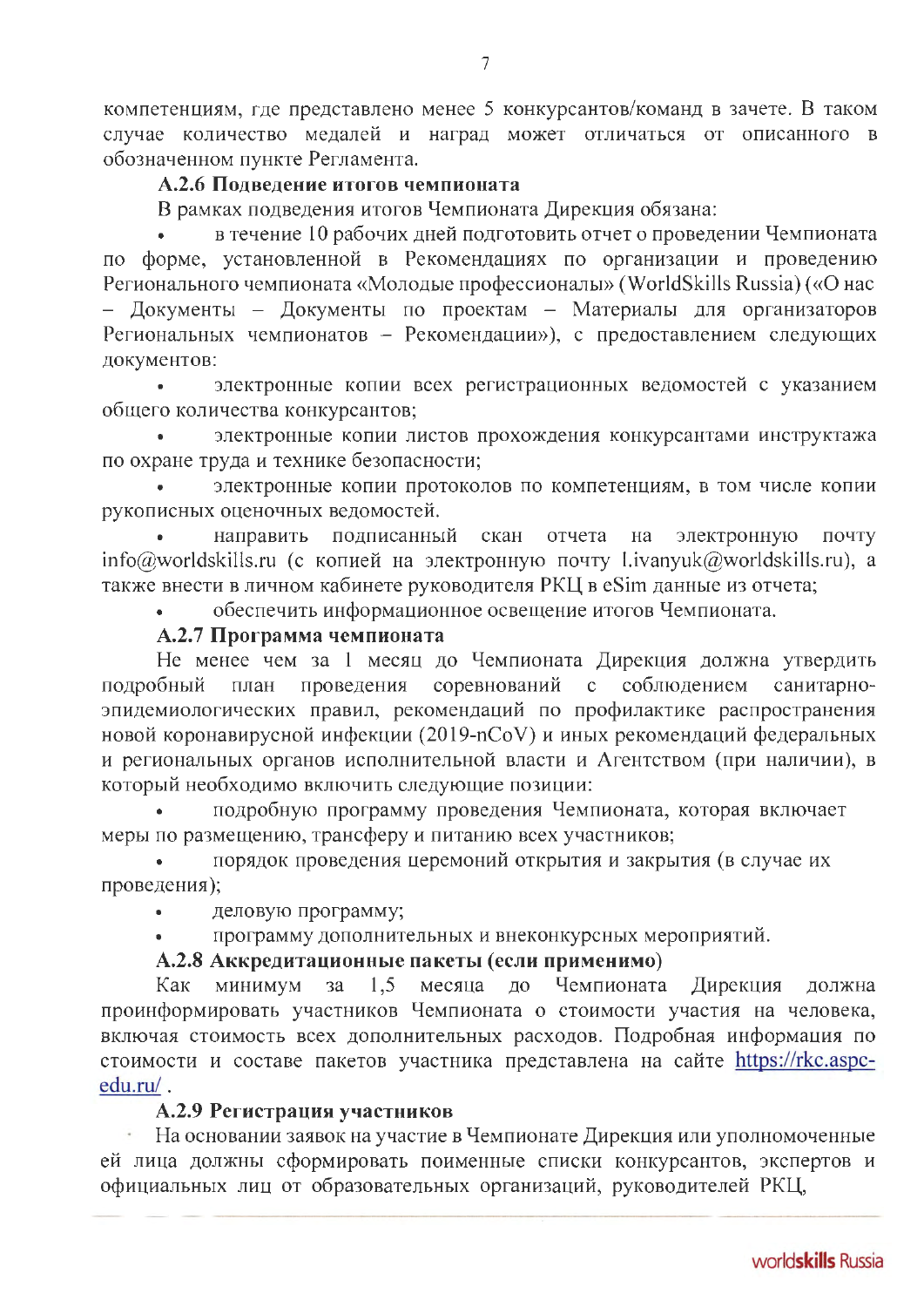представителей вузов и колледжей, представителей компаний и корпораций, болельщиков, гостей Чемпионата и др.

Чемпионата (конкурсанты, главный эксперт, эксперты-Участники компатриоты, независимые эксперты) должны быть внесены в eSim за 10 дней до Чемпионата.

В случае, если зарегистрированный в eSim конкурсант по объективным причинам не сможет принять участие в Чемпионате, РКЦ должны произвести его замену в системе не позднее начала дня С-1.

В случае, если зарегистрированный в eSim эксперт по объективным причинам не сможет принять участие в Чемпионате, РКЦ должны произвести его замену в системе не позднее начала дня С-2.

С заявкой на участие в Чемпионате должно быть подписано согласие на обработку персональных данных, в том числе с применением автоматизированных средств обработки, в целях сбора следующих персональных данных участников Чемпионата: фамилия, имя, отчество, гражданство, дата рождения, телефон, пол, паспортные данные (дата выдачи и кем выдан, код подразделения, адрес регистрации), субъект Российской Федерации, адрес фактического проживания, индекс, СНИЛС, ИНН, данные полиса ОМС, размер одежды, образовательная организация, специальность, курс обучения и/или место работы и должность для экспертов, конкурсантов и место работы и занимаемая должность для сопровождающих, тим-лидеров.

Под обработкой персональных данных понимается любое действие (операция) или совокупность действий (операций), совершаемых с использованием средств автоматизации или без использования таких средств с персональными данными, включая сбор, запись, систематизацию, накопление, хранение, уточнение использование, обезличивание, (обновление, изменение), извлечение, блокирование, удаление, уничтожение персональных данных конкурсантов в целях проведения Чемпионата.

Конкурсанты, эксперты, лидеры команд и сопровождающие должны предоставить Дирекции Чемпионата следующие документы:

паспорт (либо иной документ, удостоверяющий личность);

справки с места учебы (для конкурсантов) и места работы (для экспертов);

- СНИЛС:  $\bullet$
- ИНН;  $\bullet$
- полис ОМС;
- согласие на обработку персональных данных;

оригинал договора на приобретение пакета участника Чемпионата согласно категории (в случае заключения договора на приобретение пакета участника Чемпионата);

- согласие на сопровождение:
- для сопровождающих несовершеннолетних до 14 лет включительно: нотариально заверенное согласие законного представителя на сопровождение несовершеннолетнего ребенка с правом принимать все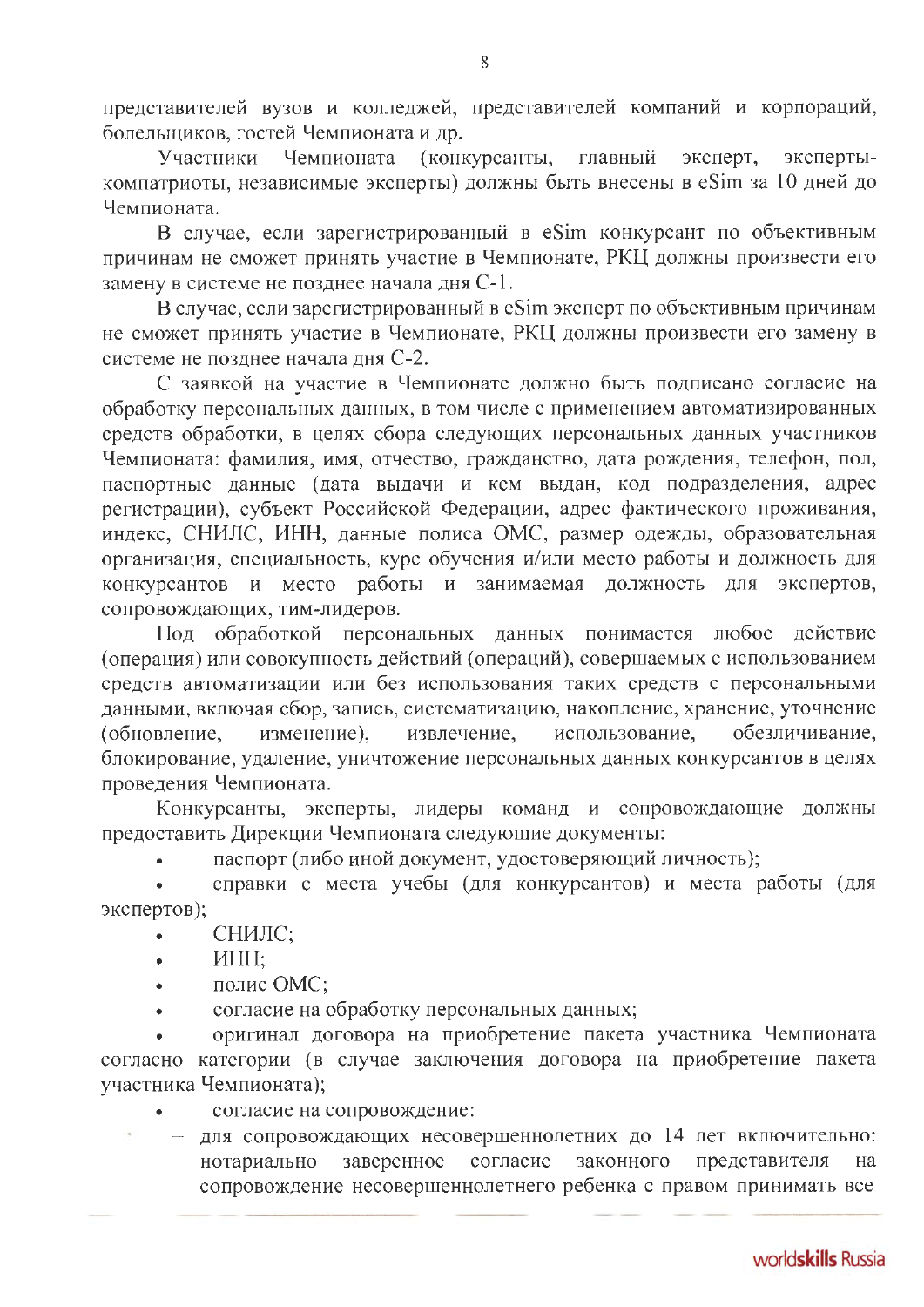необходимые решения о защите его прав и законных интересов, в том числе по вопросу медицинского вмешательства, или приказ на сопровождение несовершеннолетнего ребенка до 14 лет включительно от образовательной организации;

- для сопровождающих несовершеннолетних 15-16 лет: согласие на сопровождение несовершеннолетнего от законных представителей (возможно без нотариального заверения).

Все персональные данные, предоставленные конкурсантами, экспертами, лидерами команд и сопровождающими для участия в Чемпионате, будут храниться в соответствии с условиями действующего законодательства Российской Федерации.

Участник Чемпионата вправе отозвать свое согласие на обработку персональных данных, направив в Дирекцию соответствующее уведомление заказным письмом с уведомлением о вручении. Если отзыв согласия на обработку персональных данных делает невозможным дальнейшее участие в Чемпионате, Дирекция вправе отказать участнику в предоставлении рабочего места.

## А.2.10 Квотирование мест

#### А.2.10.1 Общие положения

К участию в зачете допускаются представители субъекта Российской Федерации места проведения чемпионата.

Дирекция обязана на официальном сайте Чемпионата объявить сбор заявок на участие в Чемпионате.

На основании поданных заявок Дирекция формирует списки участников Чемпионата. В случае, если количество поданных заявок превышает количество конкурсных мест по компетенциям на Чемпионате, Дирекция обязана провести отбор конкурсантов для участия в Чемпионате, руководствуясь принципами честности, справедливости и прозрачности. Правила и условия отбора должны быть опубликованы на официальном сайте Чемпионата не позднее чем за 10 дней до начала отбора.

При наличии доступной технической возможности и конкурсных мест Дирекция имеет право объявить прием иностранных участников, участников из других субъектов Российской Федерации или иных участников вне официального зачета.

Количество конкурсных каждой конкретной мест  $\overline{B}$ компетенции утверждается Дирекцией, но не может быть менее 5 (пяти) в зачете. Конкурсные места в зачете в каждой конкретной компетенции должны быть распределены в равном соотношении между организациями, заявившими своих конкурсантов для участия в Чемпионате по компетенции. Таким образом, для выполнения условия на минимальное количество конкурсных мест (пять) необходимо участие пяти конкурсантов/команд от пяти организаций или пять конкурсантов/команд от одной организации по компетенции (в случае, если в субъекте Российской Федерации, где проводится Чемпионат, только одна организация занимается подготовкой специалистов по компетенции). Если таких организаций более одной, но не равно пяти, требуется увеличить количество конкурсных мест, чтобы места в зачете в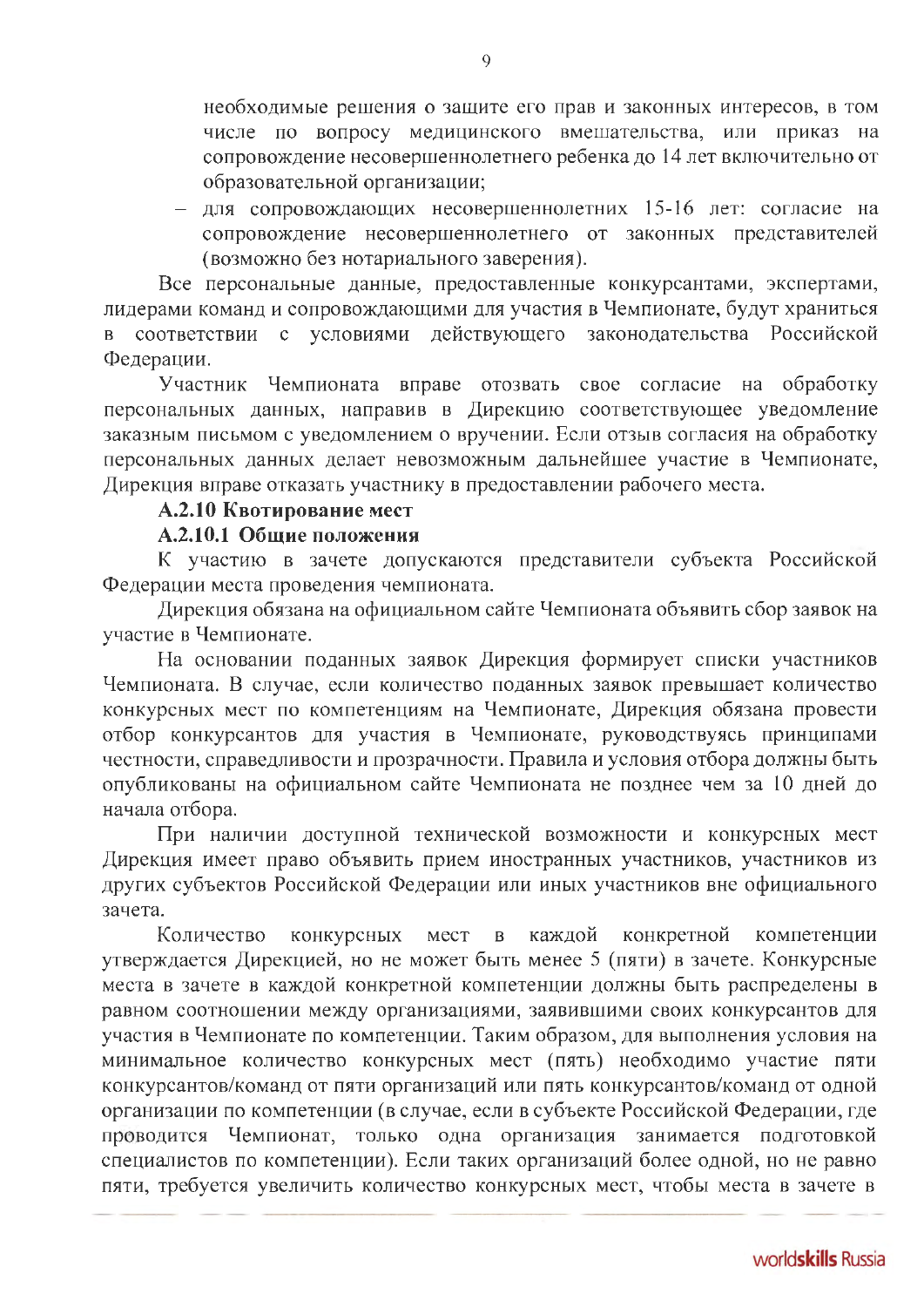рамках одной компетенции были распределены в равном соотношении между организациями, заявившими своих конкурсантов для участия в Чемпионате.

В случае, если изложенное выше требование о не менее чем 5 (пяти) конкурсантах в зачете и равном соотношении конкурсантов от разных организаций не соблюдается, соревнования по компетенции признаются несостоявшимися, квоты на соревнования последующих уровней в рамках данной компетенции региону не предоставляются.

Исключение из правила о равном распределении рабочих мест между конкурсантами от разных организаций возможно если:

регионом был проведен отборочный этап для участия в Чемпионате (применение системы CIS не является обязательным условием);

Оргкомитетом получены письменные согласия на неравное распределение рабочих мест от всех организаций, направляющих конкурсантов на соревнования по компетенции до начала Чемпионата (не позднее дня С-3 включительно);

равное соотношение конкурсантов нарушено вследствие обстоятельств непреодолимой силы. Под обстоятельствами непреодолимой силы в рамках настоящего Регламента понимаются чрезвычайные, непреодолимые, не зависящие от воли и действий организаторов и участников Чемпионата обстоятельства, возникшие непосредственно перед началом соревнований (не ранее дня С-2). В этом случае на площадке должен быть оформлен протокол о внештатной ситуации. О возникшей ситуации главный эксперт незамедлительно направляет уведомляет PKII.

Копии документов, подтверждающих правомерность перечисленных выше исключений из правила о равном соотношении конкурсантов от разных организаций, должны быть у главного эксперта соревнований по компетенции.

# А.2.10.2 Участие в чемпионатах последующих уровней

К участию в чемпионатах последующих уровней не допускаются конкурсанты субъекта Российской Федерации или организаций, имеющих задолженность по оплате труда приглашенных сертифицированных экспертов, а также задолженности перед Агентством по договору об оплате организационного взноса в текущем году.

Участие конкурсантов по конкретным компетенциям от субъекта Российской Федерации в чемпионатах последующих уровней возможно только в случае проведения официальных соревнований по данным компетенциям на Чемпионате.

Участие конкурсантов в чемпионатах последующих уровней осуществляется в составе сборной субъекта Российской Федерации. Формирование сборной субъекта Российской Федерации осуществляет РКЦ.

В сборную субъекта Российской Федерации могут быть включены исключительно конкурсанты, которые принимали участие в официальном зачете на региональных чемпионатах.

субъекта Формирование сборной Российской Федерации может осуществляться как на основании результатов Чемпионата, так и на основании механизма дополнительного отбора конкурсантов (при наличии согласованного с Техническим департаментом Агентства положения о региональной сборной).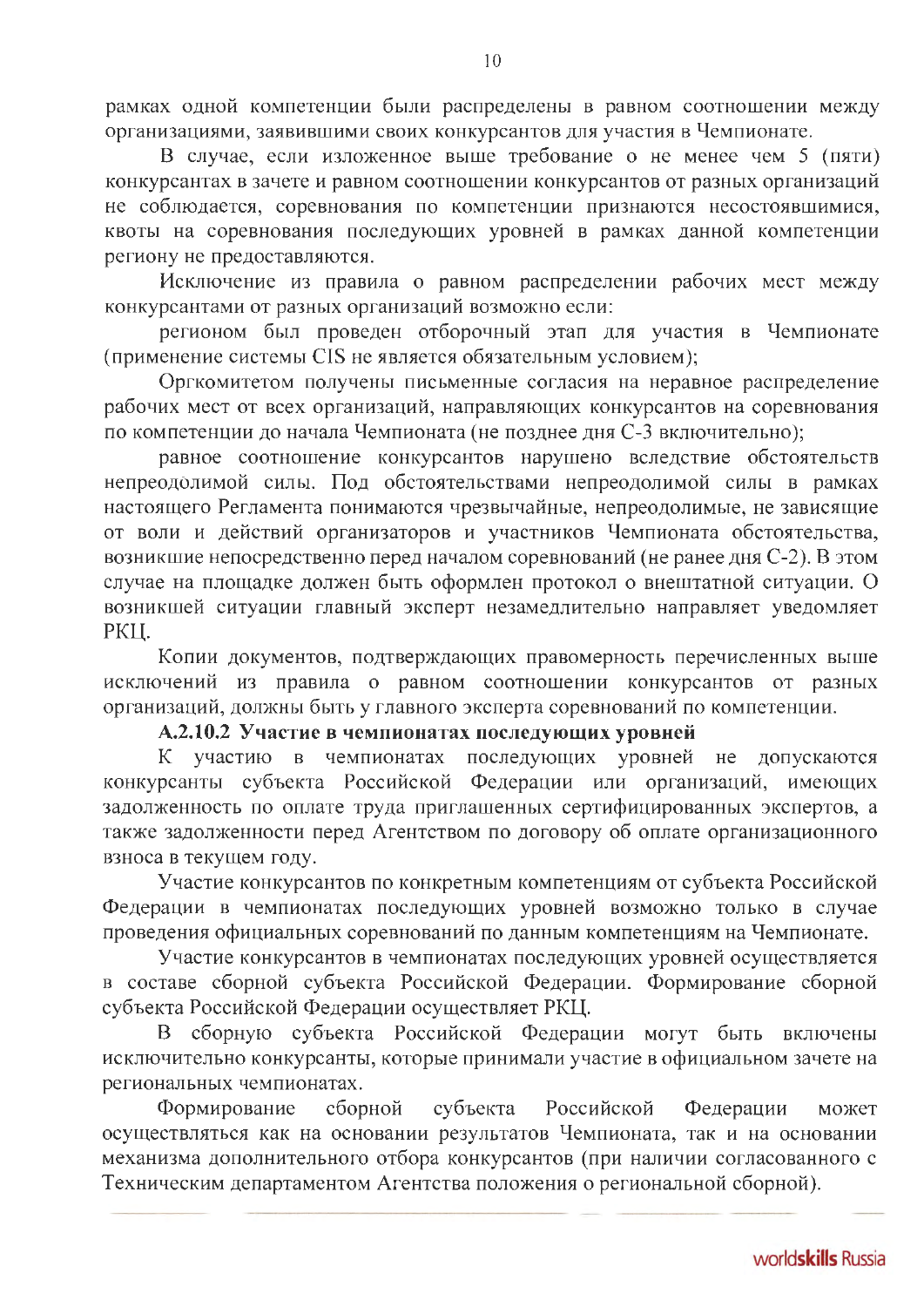Если РКЦ формирует сборную субъекта Российской Федерации на основании результатов Чемпионата, то в сборную субъекта Российской Федерации должны быть включены конкурсанты, набравшие максимальный балл (по 100-балльной системе) по своим компетенциям.

При равенстве баллов (по 100-балльной системе) у конкурсантов, показавших лучший результат в рамках одной компетенции, в сборную субъекта Российской Федерации включается участник, лучший по дополнительным показателям. Определение дополнительных показателей осуществляет РКЦ.

Для применения дополнительного механизма формирования сборной субъекта Российской Федерации, РКЦ должен разработать Положение о региональной сборной, которое подлежит обязательному согласованию  $\mathbf{C}$ Техническим департаментом Агентства.

Если Положение о региональной сборной было согласовано с Техническим департаментом Агентства ранее чемпионатного цикла 2019-2020 годов, требуется новое согласование.

Согласованное в чемпионатном цикле 2019-2020 и последующих годов Положение о региональной сборной подлежит повторному согласованию в текущем чемпионатном цикле только в случае внесения в него изменений.

В случае применения механизма дополнительного отбора в сборную субъекта Российской Федерации конкурсанты, получившие золотые медали в данном чемпионатном цикле, должны быть включены в расширенный состав сборной субъекта Российской Федерации. Включение дополнительных участников в расширенный состав сборной субъекта Российской Федерации производится на основании положения о региональной сборной и не может противоречить Регламенту. Участие в расширенном составе сборной субъекта Российской Федерации не гарантирует конкурсанту место в чемпионатах последующих уровней. Список компетенций, по которым будет использован дополнительный механизм отбора в сборную субъекта Российской Федерации, должен быть определен за 1 месяц до Чемпионата и опубликован на сайте РКЦ. Дополнительный механизм отбора должен быть осуществлен в форме чемпионатного мероприятия с конкурсными заданиями (или их частью), разработанными на основе технических описаний компетенций, с занесением в CIS по дополнительной заявке от РКЦ.

# А.3 УПРАВЛЕНИЕ ЧЕМПИОНАТОМ

#### А.3.1 Общее управление чемпионатом

Дирекция осуществляет общее управление Чемпионатом. Дирекция имеет право наделять определенными правами и обязанностями уполномоченных по направлениям.

#### А.3.2 Управление соревнованиями по компетенциям

управление отдельными Общее соревнованиями  $\Pi$ <sup>o</sup> компетенциям осуществляется главным экспертом. Вопросы, в которых главный эксперт не может самостоятельно принять решение, руководствуясь Регламентом, выносятся на обсуждение команде по управлению компетенцией.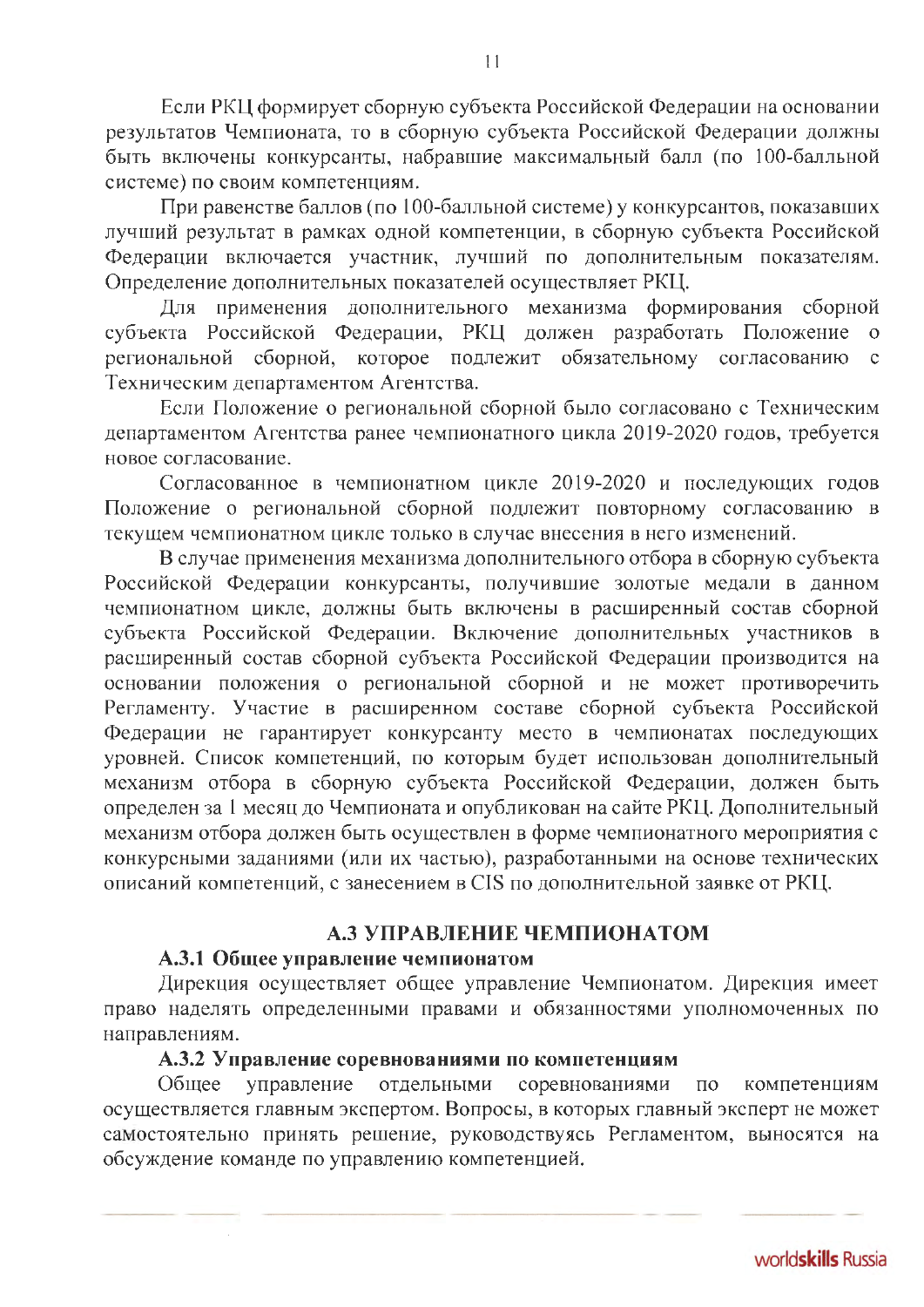Команда управлению компетенцией менеджера  $\Pi$ O состоит И3 компетенции/корневого эксперта заместителей менеджера компетенции, компетенции, главного эксперта заместителя главного эксперта  $(no)$ И согласованию).

#### А.4 КОНТРОЛЬ КАЧЕСТВА ПРОВЕДЕНИЯ ЧЕМПИОНАТА

Контроль качества проведения Чемпионата поручается должностным лицам Агентства, уполномоченным на проведения проверки соблюдения участниками стандартов Ворлдскиллс или уполномоченным сертифицированным экспертам при проведении Чемпионата. В дополнение к этому проводится независимая экспертиза всего Чемпионата, которая может включать проверку:

- качества организации Чемпионата;
- качества застройки и оснащения конкурсных площадок;  $\bullet$
- соответствия Чемпионата стандартам Ворлдскиллс;  $\bullet$
- качества работы экспертов;  $\overline{\phantom{a}}$
- основной и сопроводительной документации Чемпионата;

знания и соблюдения стандартов Ворлдскиллс на конкурсной площадке.

Дирекция и эксперты обязаны обеспечить беспрепятственный доступ к документам и информации, подлежащим проверке.

В случае отказа в предоставлении запрошенной для проверки информации результаты Чемпионата могут быть признаны недействительными.

К нарушениям, при выявлении которых результаты Чемпионата по соответствующей компетенции могут быть признаны недействительными, а эксперты занесены в реестр недобросовестных экспертов, относятся:

несоблюдение Регламента:

несоблюдение Кодекса этики движения WorldSkills Russia (далее по тексту - Кодекс этики);

- нарушение процедуры оценивания;
- несоблюдение правил техники безопасности и охраны труда;

отсутствие правильно оформленных протоколов техники безопасности и охраны труда, ознакомления с 30% изменениями (если применимо), жеребьевки, ознакомления с рабочими местами, ознакомления с конкурсным заданием, блокировки критериев оценивания, блокировки введенных оценок, регистрации экспертов и конкурсантов;

отсутствие правильно оформленных ведомостей оценок;

несоответствие застройки и оснащения конкурсной площадки согласованному инфраструктурному листу и плану застройки;

использование несогласованной менеджером компетенции/корневым экспертом конкурсной документации (план застройки, инфраструктурный лист, конкурсные задания (в том числе внесение 30% изменений));

предоставление заведомо ложной информации.

В случае выявления нарушений Дирекция и эксперты должны принять все возможные меры к устранению указанных нарушений. При отказе устранить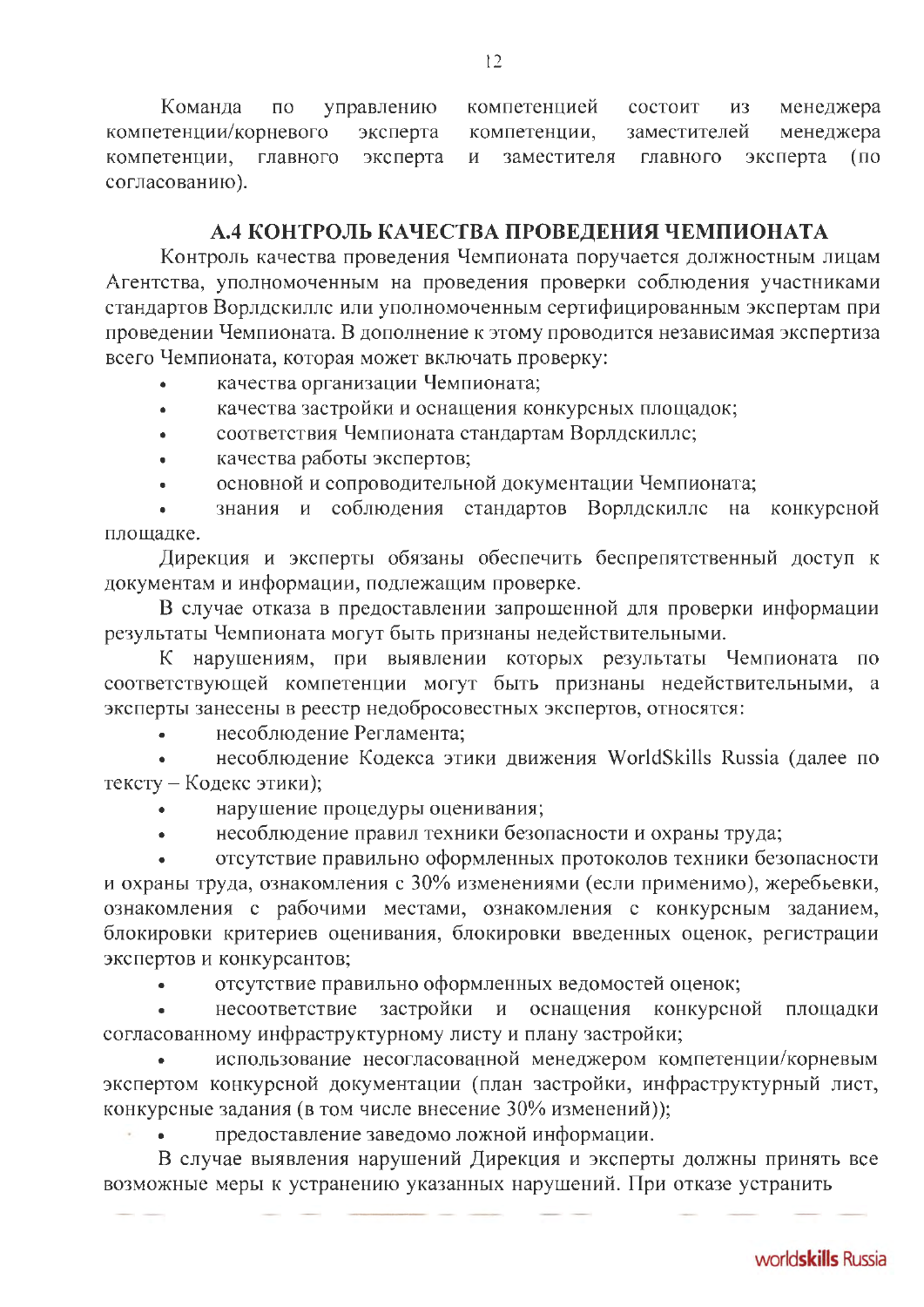выявленные нарушения и (или) невозможности их устранения результаты компетенции соответствующей **MOLAL** Чемпионата быть признаны  $\overline{10}$ недействительными.

В случае, если на площадке компетенции работает сертифицированный эксперт, привлеченный с целью координации главного эксперта при проведении соревнований по компетенции, с последующим анализом и оценкой результатов работы главного эксперта, он также обязан соблюдать нормы настоящего Регламента.

Все случаи нарушений фиксируются в отчете о проверке. Выписка из отчета проверке может быть запрошена руководителем РКЦ в Техническом департаменте Агентства после окончания Чемпионата и предоставляется в течение 1 месяца после получения запроса.

## А.5 ТЕХНИКА БЕЗОПАСНОСТИ И ОХРАНА ТРУДА

Все посетители, гости и участники чемпионата обязаны соблюдать правила техники безопасности и охраны труда.

Соблюдение правил техники безопасности и охраны труда на конкурсной контролируется главным экспертом экспертом особыми площадке  $\mathbf{H}$  $\mathbf C$ полномочиями в этой области. Нарушение конкурсантом правил техники безопасности и охраны труда на конкурсной площадке влечет за собой штрафные санкции согласно техническому описанию компетенции.

Нарушение экспертом правил техники безопасности и охраны труда на конкурсной площадке влечет за собой штрафные санкции в виде временного или окончательного его отстранения от участия в Чемпионате. О ситуации отстранения эксперта-компатриота главный эксперт незамедлительно уведомляет РКЦ. РКЦ должен приложить все усилия для предоставления замены эксперта-компатриота. В случае непредоставления замены и/или до ее предоставления главный эксперт определяет исполняющего обязанности компатриота И3 числа лиц, аккредитованных на Чемпионате.

По факту нарушения правил техники безопасности и охраны труда оформляется соответствующий протокол,  $\mathbf{B}$ котором фиксируются **BCC** обстоятельства с приложением доказательств в виде фото-, видеоматериалов либо свидетельств очевидцев; мера избранных санкций, согласно технического описания компетенции, и результатов голосования по ним.

# А.6 КОЛИЧЕСТВО КОМПЕТЕНЦИЙ ЧЕМПИОНАТА, ИХ ОТБОР И **CTATYC**

#### А.6.1 Отбор компетенций для чемпионата

Общий перечень компетенций, представленных на Чемпионате, утверждается Дирекцией. Перечень компетенций должен основываться на официальном перечне компетенций, утвержденном Агентством, и отвечать потребностям экономики субъекта Российской Федерации.

РКЦ может включить в соревновательную программу Чемпионата компетенции, не входящие официальный перечень Агентства (см.пункт А.6.2).

13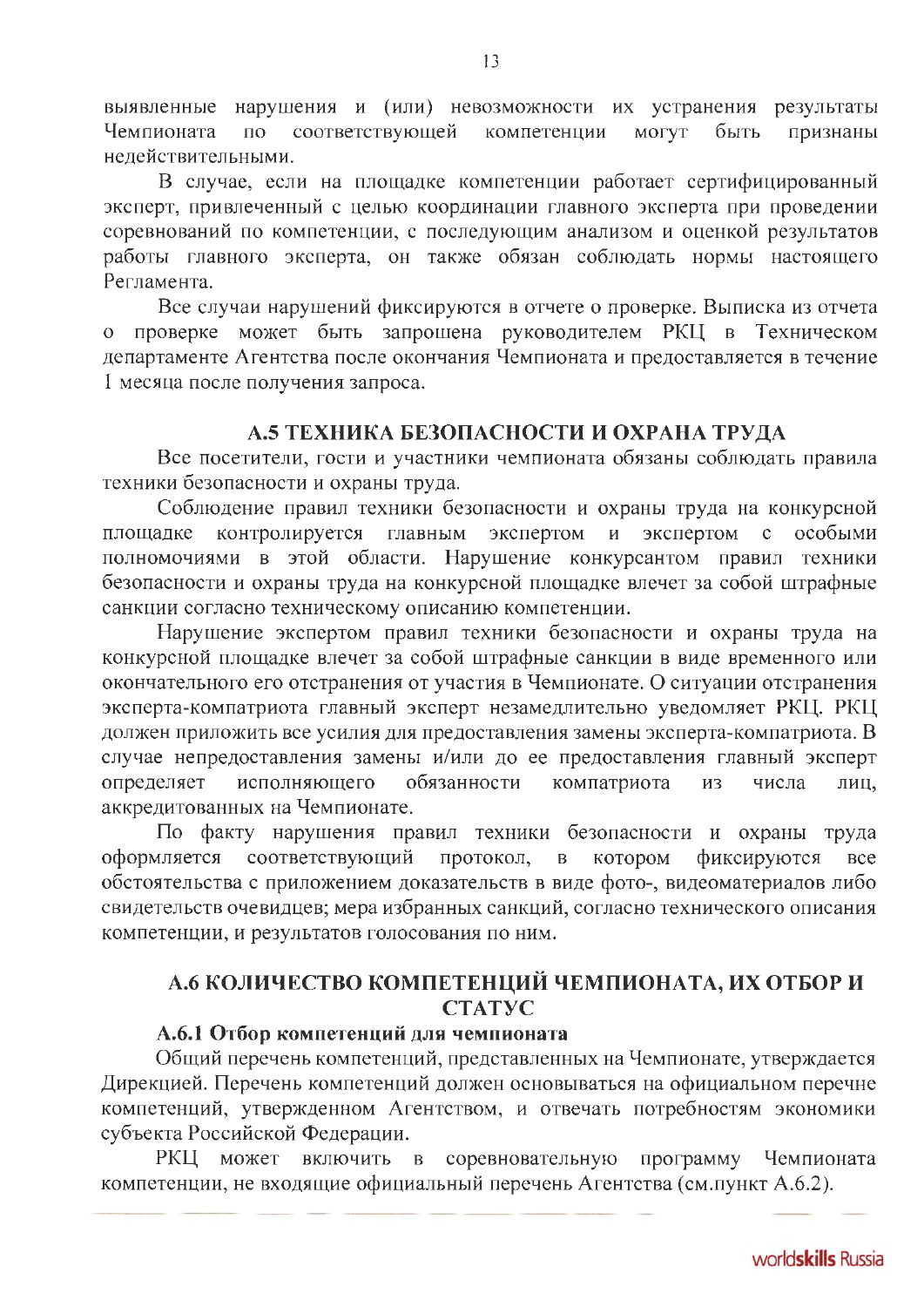Количество компетенций, по которым проводятся соревнования Ha Чемпионате, не должно быть менее 20-ти среди основных компетенций в возрастной категории «от 16 до 22 лет» и не менее 5-ти среди основных компетенций в возрастной категории «16 лет и моложе». При этом общая численность конкурсантов Чемпионата должна составлять не менее 200 человек.

## А.6.2 Статус компетенций

Статус компетенции присваивается согласно Регламенту ввода новых компетенций и их развития, с которым можно ознакомиться на сайте Агентства («О нас - Документы - Регламентирующие - Регламент ввода новых компетенций и их развития»).

Информация о действующем статусе компетенций доступна на сайте Агентства («О нас - Документы - Общие - Перечень компетенций Ворлдскиллс Россия»).

Особенности проведения соревнований на Чемпионате в зависимости от статуса компетенций указаны в таблице:

| Статус компетенции                                  | Минимум<br>конкурсантов<br>/команд в<br>зачёте | <b>CIS</b> | eSim                     | Стандарты<br>Ворлдскилле | Официальный зачёт                    |
|-----------------------------------------------------|------------------------------------------------|------------|--------------------------|--------------------------|--------------------------------------|
| Основные                                            |                                                | √          | $\overline{\phantom{a}}$ |                          |                                      |
| Презентационные<br>(кандидаты в<br>презентационные) |                                                | √          | √                        |                          | Засчитываются с<br>коэффициентом 0.5 |
| Выставочные <sup>2</sup>                            |                                                |            |                          |                          |                                      |

## А.7 АККРЕДИТОВАННЫЕ УЧАСТНИКИ

# А.7.1 Конкурсанты

# А.7.1.1 Возрастные ограничения

Возрастные ограничения изложены в таблице:

| Возрастная<br>категория<br>конкурсанта | Возраст<br>конкурсанта | Ограничения                                         |
|----------------------------------------|------------------------|-----------------------------------------------------|
| Основная возрастная                    | От 16 до 22 лет        | Минимальный возраст - 16 лет на день С1             |
| категория                              |                        | Регионального чемпионата;                           |
|                                        |                        | Максимальный возраст не должен достигать            |
|                                        |                        | 23 лет на 31 августа 2022 года*.                    |
|                                        |                        | *По компетенциям-исключениям<br>(список             |
|                                        |                        | ниже) не должен достигать 26 лет на 31 августа 2022 |
|                                        |                        | года.                                               |
|                                        |                        | Информационные и кабельные сети;                    |
|                                        |                        | Мехатроника;                                        |
|                                        |                        | Командная работа на производстве;                   |

<sup>2</sup> Компетенции, отсутствующие в перечне Агентства и одобренные Дирекцией для демонстрационных целей (см. Рсгламент ввода новых компетенций и их развития: демонстрационные компетенции).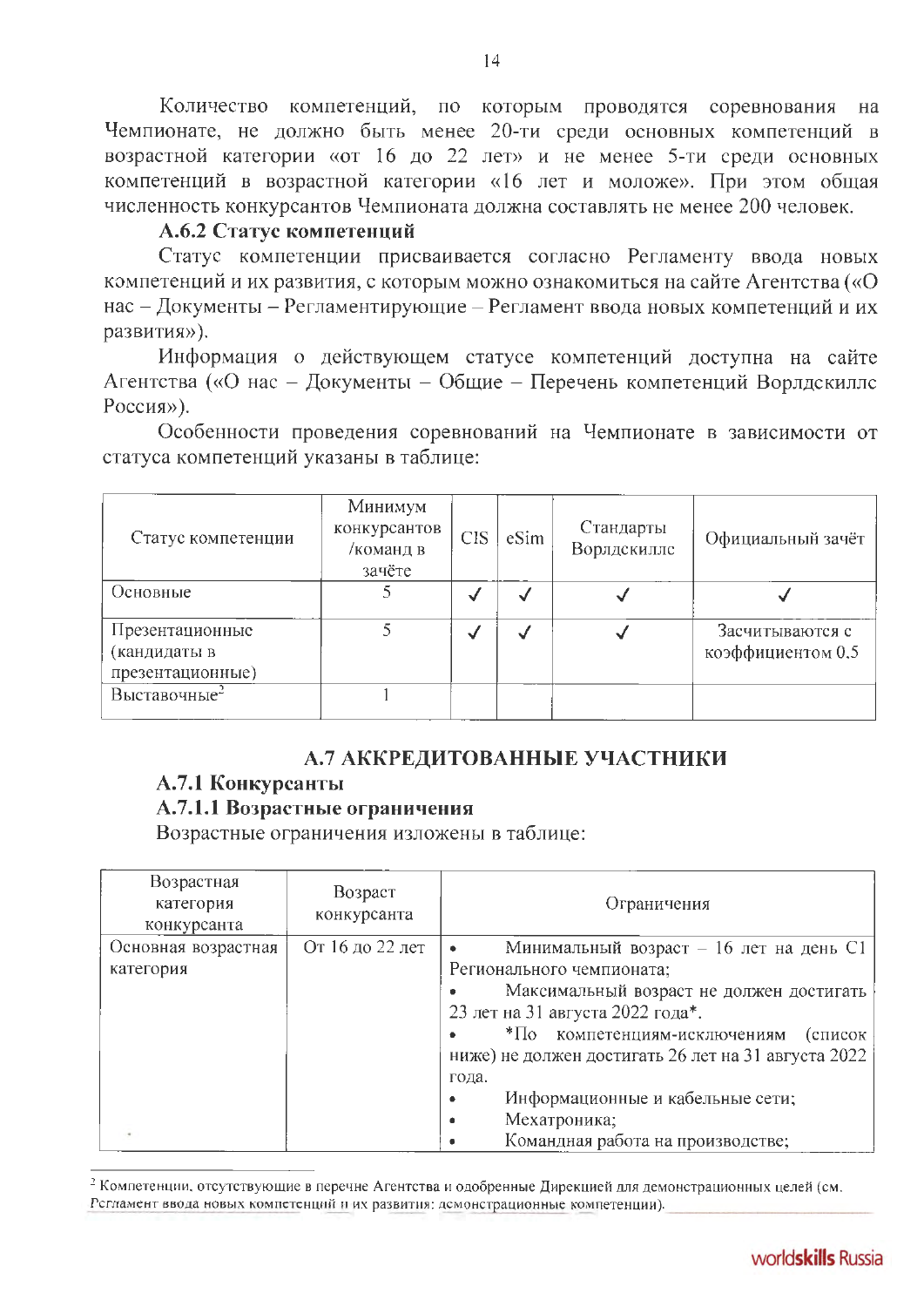| Категория «16 лет и<br>моложе» | 16 лет и моложе                                                              | Обслуживание авиационной техники;<br>$\bullet$<br>Сервис на воздушном транспорте;<br>Кровельные работы по металлу.<br>Минимальный возраст конкурсанта на день<br>۰<br>Регионального чемпионата не может быть<br>C <sub>1</sub><br>меньше, чем указано в описании возрастной<br>категории в Техническом описании компетенции;<br>Максимальный возраст не должен достигать<br>17 лет на 31 августа 2022 года.<br>Но! Если конкурсант обучается по программам<br>среднего профессионального образования, то его<br>возраст на 31 августа 2022 года не должен достигать<br>16 лет. |
|--------------------------------|------------------------------------------------------------------------------|--------------------------------------------------------------------------------------------------------------------------------------------------------------------------------------------------------------------------------------------------------------------------------------------------------------------------------------------------------------------------------------------------------------------------------------------------------------------------------------------------------------------------------------------------------------------------------|
|                                | При<br>наличии<br>дополнительных<br>возрастных<br>категорий<br>младше 16 лет | Минимальный возраст конкурсанта должен<br>соответствовать описанию возрастной категории в<br>Техническом описании компетенции на день С1<br>Регионального чемпионата;<br>Максимальный возраст конкурсанта должен<br>соответствовать описанию возрастной категории в<br>Техническом описании компетенции на 31 августа<br>2022 года.                                                                                                                                                                                                                                            |

В случае выявления нарушений возрастных ограничений конкурсанты будут переведены в статус «вне зачета» и не будут допущены к чемпионатам последующих уровней.

Любые исключения, касающиеся конкретного соревнования по компетенции, должны быть предложены экспертами и одобрены Техническим департаментом Агентства за 1,5 месяца до начала Чемпионата.

## А.7.1.2 Требования к конкурсантам

К участию в зачете на Чемпионате не допускаются участники:

- представители других субъектов Российской Федерации;
- не имеющие гражданства Российской Федерации;
- без эксперта-компатриота;
- не зарегистрированные в eSim за 10 дней до начала Чемпионата;

действующие и бывшие члены основного состава Национальной сборной Ворлдскиллс Россия (включенные в состав Национальной сборной Ворлдскиллс Россия приказом Агентства)<sup>3</sup>;

действующие члены расширенного состава Национальной сборной Ворлдскиллс Россия без письменного разрешения международного эксперта, оформленного в виде служебной записки в свободной форме и доведенного до сведения Дирекции и Технического департамента Агентства за 20 дней до проведения Чемпионата<sup>4</sup>;

получившие золотые медали на региональных чемпионатах прошлых лет<sup>5</sup>;

 $3$  Не распространяется на возрастную категорию «16 лет и моложе»

<sup>&</sup>lt;sup>4</sup> Не распространяется на возрастную категорию «16 лет и моложе»

<sup>&</sup>lt;sup>15</sup> Не распространяется на возрастную категорию «16 лет и моложе»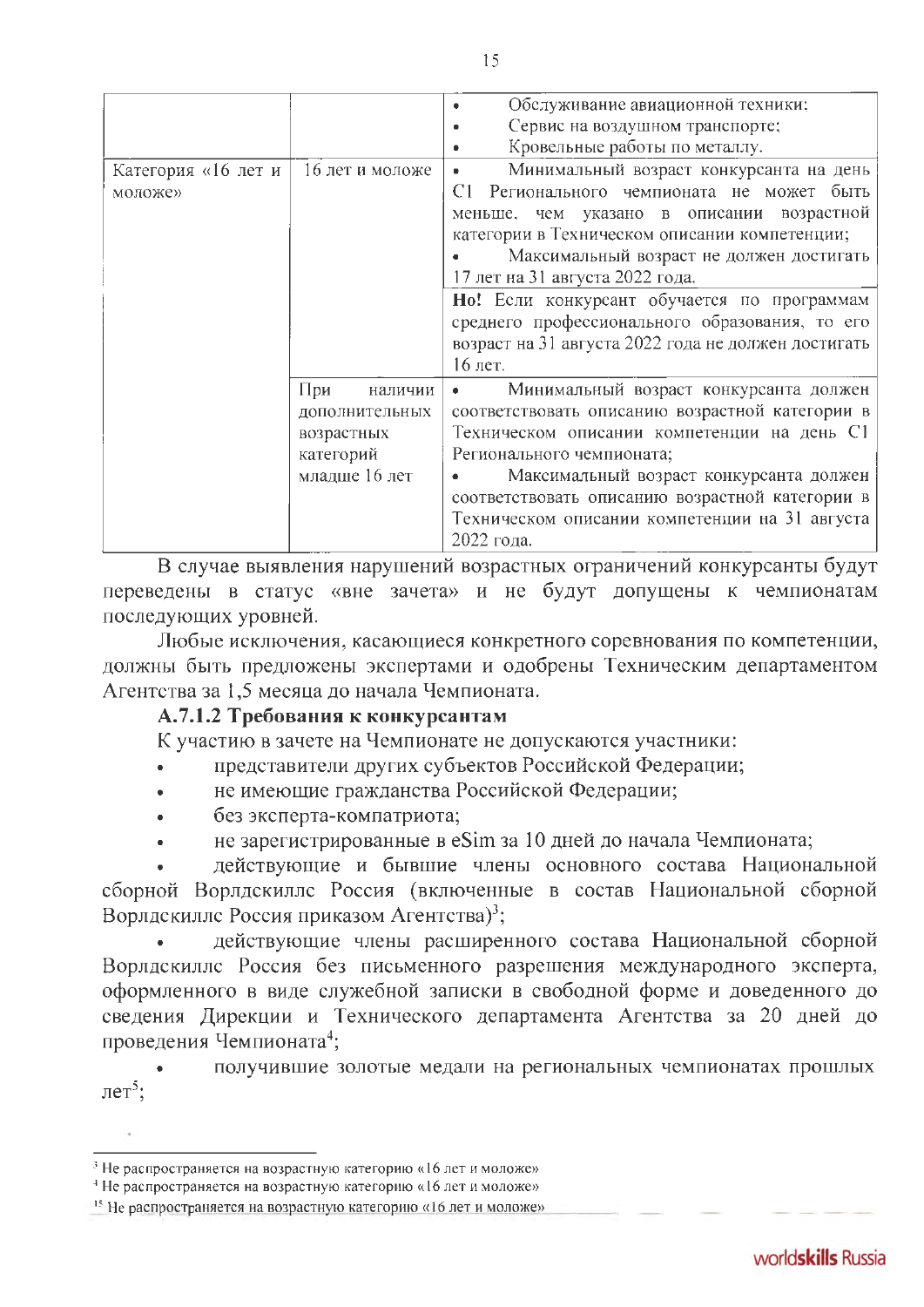получившие золотые, серебряные или бронзовые медали на Финалах Национального Чемпионата «Молодые профессионалы» (WorldSkills Russia)<sup>6</sup>;

на момент проведения Чемпионата осваивающие в очной форме образовательные программы высшего образования (программы бакалавриата, программы специалитета, программы магистратуры, программы подготовки научно-педагогических аспирантуре кадров (адъюнктуре),  $\overline{B}$ программы ассистентуры-стажировки) ординатуры, программы  $\overline{10}$ компетенциям, представленным на Финале Национального Межвузовского чемпионата «Молодые профессионалы (Ворлдскиллс Россия)».

Ни одно из упомянутых условий не предусматривает возможность их обхода путем смены компетенции для участия.

В случае установления факта освоения в очной форме конкурсантом образовательных программ высшего образования (программ бакалавриата, программ специалитета, программ магистратуры, программ подготовки научнопедагогических кадров в аспирантуре (адъюнктуре), программ ординатуры, программ ассистентуры-стажировки) по компетенциям, представленным на Финале Межвузовского Национального чемпионата «Молодые профессионалы (Ворлдскиллс Россия)», участие такого конкурсанта будет переведено в статус «вне зачета».

Конкурсанты, совмещающие освоение основных профессиональных образовательных программ (вне зависимости от формы обучения) и трудовую деятельность, должны быть заявлены на чемпионат от своей образовательной установления факта сокрытия организации.  $\mathbf{B}$ случае конкурсантом принадлежности к той или иной образовательной организации, его участие будет переведено в статус «вне зачета».

Все остальные конкурсанты имеют право участвовать в настоящем Чемпионате в статусе «в зачете».

#### А.7.1.3 Права и обязанности

До прибытия на Чемпионат конкурсант должен изучить и знать:

- актуальное техническое описание и инфраструктурный лист;  $\ddot{\phantom{a}}$
- Регламент Чемпионата:
- Кодекс этики:
- документы, содержащие нормы техники безопасности и охраны труда;

документы по соблюдению санитарно-эпидемиологических правил, рекомендации по профилактике распространения новой коронавирусной инфекции (2019-nCoV) и иные рекомендации федеральных и региональных органов исполнительной власти и Агентства (при наличии);

конкурсное задание, опубликованное до начала Чемпионата (если применимо);

инструкции для дополнительных инструментов и (или) оборудования или материалов, которые могут быть необходимы.

Не позднее чем за 10 дней до начала Чемпионата конкурсанты должны заполнить свой профиль в eSim.

<sup>&</sup>lt;sup>16</sup> Не распространяется на возрастную категорию «16 лет и моложе»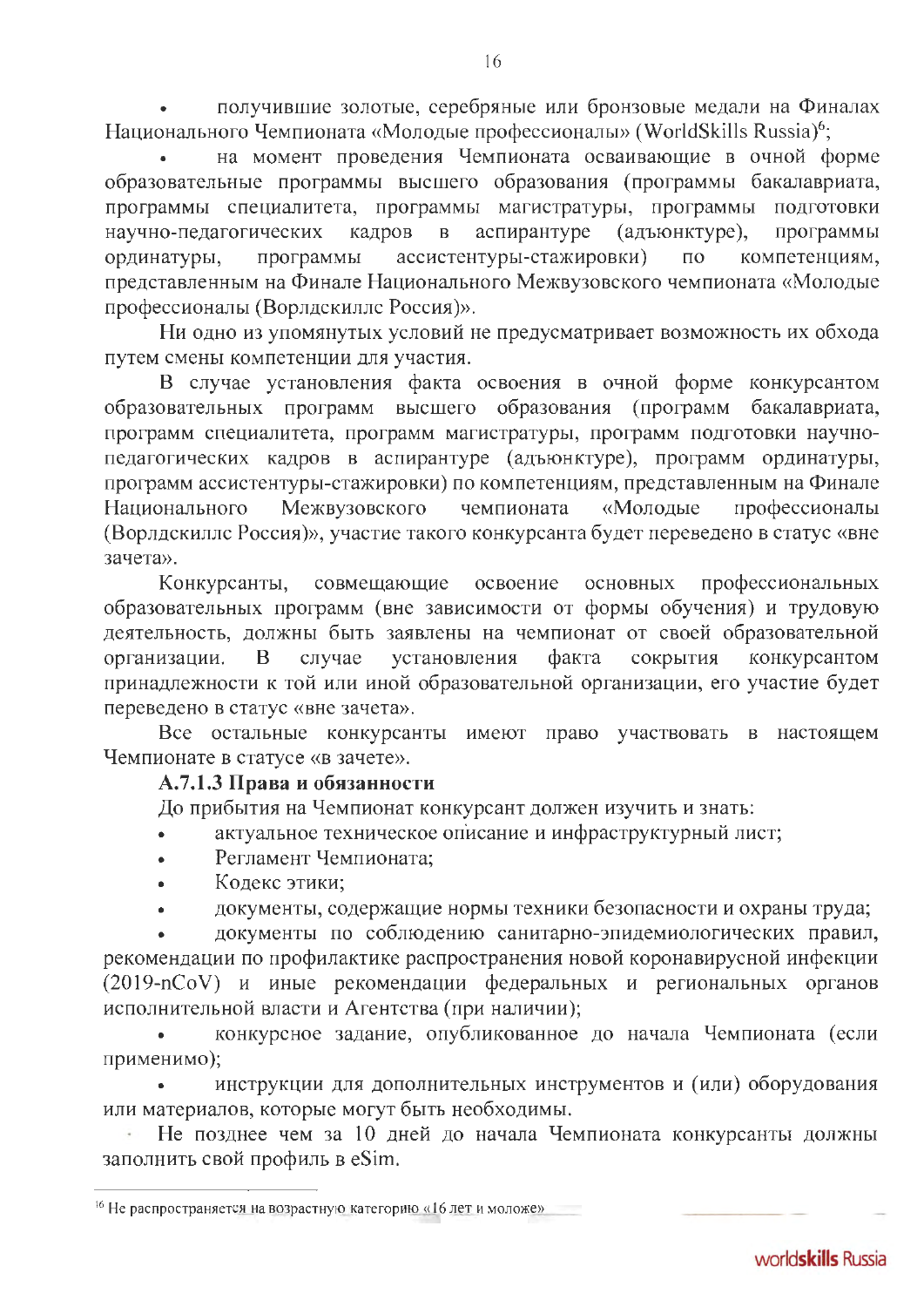Конкурсанты Чемпионата должны пройти регистрацию и заполнить свои цифровые резюме в платформе Профессионал (https://softskills.worldskills.ru) не позднее чем за 10 дней до Чемпионата. Платформа Профессионал - он-лайн агрегатор цифровых резюме участников Движения Ворлдскиллс (соискателей) и вакансий работодателей, способствующий обеспечению вакантных рабочих мест высококвалифицированными специалистами<sup>7</sup>.

Во время соревновательных дней Чемпионата до начала официального соревновательного времени конкурсанты должны получить подробную информацию:

о конкурсном задании и критериях оценки конкурсного задания в виде обобщенной оценочной ведомости (согласно п. Б.5.8 тома Б настоящего регламента, если иное не предусмотрено техническим описанием компетенции);

о допустимых вспомогательных материалах и средств (например, шаблонов, эскизов/печатных материалов, образцов, измерительных шаблонов).

В момент появления на конкурсной площадке конкурсанты должны получить подробную информацию о порядке организации Чемпионата, включая:

технику безопасности и охрану труда, в том числе информацию о мерах, которые будут приняты в случае их несоблюдения;

план проведения Чемпионата, а также расписание соревнований по компетенции с указанием времени обеденных перерывов и сроков выполнения конкурсного задания/модулей (SMP);

информацию, регламентирующую время пребывания на рабочей площадке и условия, при которых разрешается входить на площадку и покидать ее;

информацию о времени и порядке тестирования оборудования;

информацию о характере и объеме санкций за нарушение правил Чемпионата, Кодекса этики и норм поведения.

Конкурсанты должны знать, что все инструменты, оборудование и вспомогательные материалы, которые они применяют, необходимо использовать в соответствии с нормами техники безопасности и охраны труда.

#### А.7.1.4 Знакометво с рабочим местом

До начала Чемпионата конкурсантам предоставляется от одного до восьми часов для подготовки их рабочих мест, проверки и подготовки инструментов и материалов в соответствии с техническим описанием компетенций. Любые исключения из этого правила должны быть одобрены главным экспертом и оформлены протоколом с подписями всех экспертов, аккредитованных на конкурсной площадке соответствующей компетенции.

В течение предоставленного времени конкурсанты под руководством экспертов и технического администратора площадки имеют возможность ознакомиться и опробовать оборудование, инструменты, материалы, технические процессы, предназначенные для выполнения конкурсного задания.

Если реализуемые в рамках конкурсного задания технические процессы являются очень сложными, то необходимо присутствие профильного специалиста

<sup>&</sup>lt;sup>17</sup> Не распространяется на возрастную категорию «16 лет и моложе»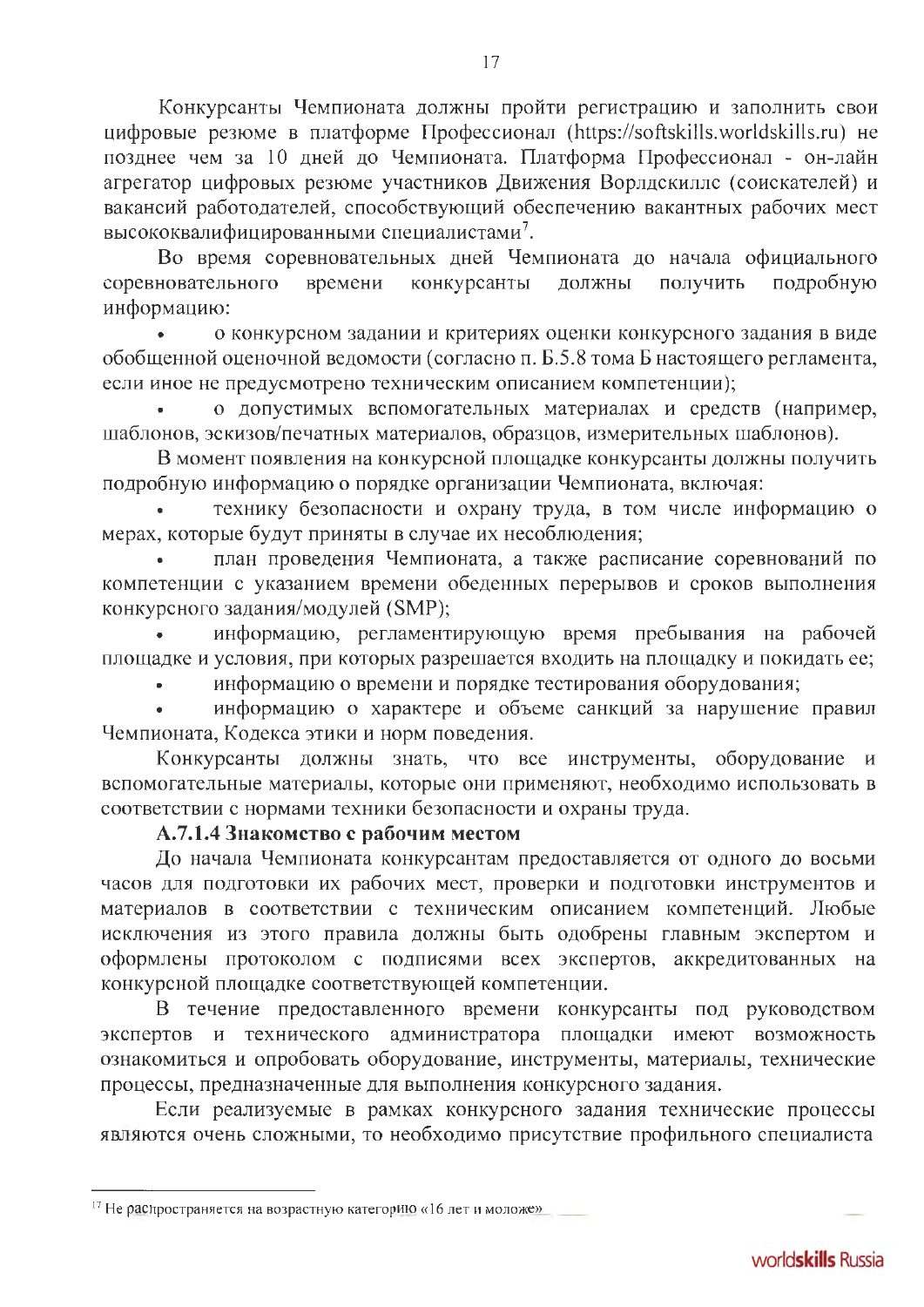в данной области для демонстрации процесса(ов), по примеру которого конкурсанты должны иметь возможность осуществить их выполнение.

По окончании периода знакомства с рабочим местом конкурсанты должны подписать протокол об ознакомлении с рабочим местом, который удостоверяет, что конкурсанту были предоставлены все необходимые разъяснения в соответствии с Регламентом и техническим описанием компетенции.

#### А.7.1.5 Проверка измерительных инструментов

Во избежание ошибок измерительные инструменты должны быть сверены с инструментами, которыми будет оцениваться работа.

## А.7.1.6 Начало и конец работы

Главный эксперт или эксперт с особыми полномочиями в области контроля времени дает указания конкурсантам начать и закончить работу.

## А.7.1.7 Контакты и правила взаимодействия

Конкурсанты и их эксперты-компатриоты могут контактировать в любое время, кроме официального времени проведения соревнования, в которое контактировать с экспертом-компатриотом конкурсанты могут только присутствии эксперта, не являющегося компатриотом по отношению к данному конкурсанту.

Свободное общение с экспертом-компатриотом допустимо во время обеденного перерыва, кроме случаев выполнения конкурсантом задания, суть которых в поиске неисправностей.

Запрещены любые контакты с другими конкурсантами или гостями во время соревнования без разрешения главного эксперта.

официального соревнования Каждый день Чемпионата до начала конкурсантам и экспертам-компатриотам предоставляется время (15-30 минут) для подготовки к соревновательному дню. Использование каких-либо средств для записи или обмена информацией, таких как ручки, бумага, мобильные телефоны и электронные приборы, запрещено, если иное не регламентировано техническим описанием компетенции.

#### А.7.1.8 Болезни и несчастные случаи

В случае болезни конкурсанта или несчастного случая главный эксперт, эксперт-компатриот и сопровождающий (при наличии) должны быть немедленно поставлены в известность.

В случае выхода из соревнования по причине болезни или несчастного случая оценки будут выставлены за выполненную работу.

Если через некоторое время конкурсант будет готов приступить к выполнению конкурсного задания в официальное время проведения соревнований,

главный эксперт и эксперты на площадке должны приложить максимальные

усилия, чтобы предоставить конкурсанту возможность вернуться к работе и наверстать упущенное время. Готовность конкурсанта к работе должна быть подтверждена письменно как самим конкурсантом, так и медицинским работником.

Команда по управлению компетенцией принимает решение о возможности конкурсанту дополнительного времени предоставления ДЛЯ выполнения конкурсного задания.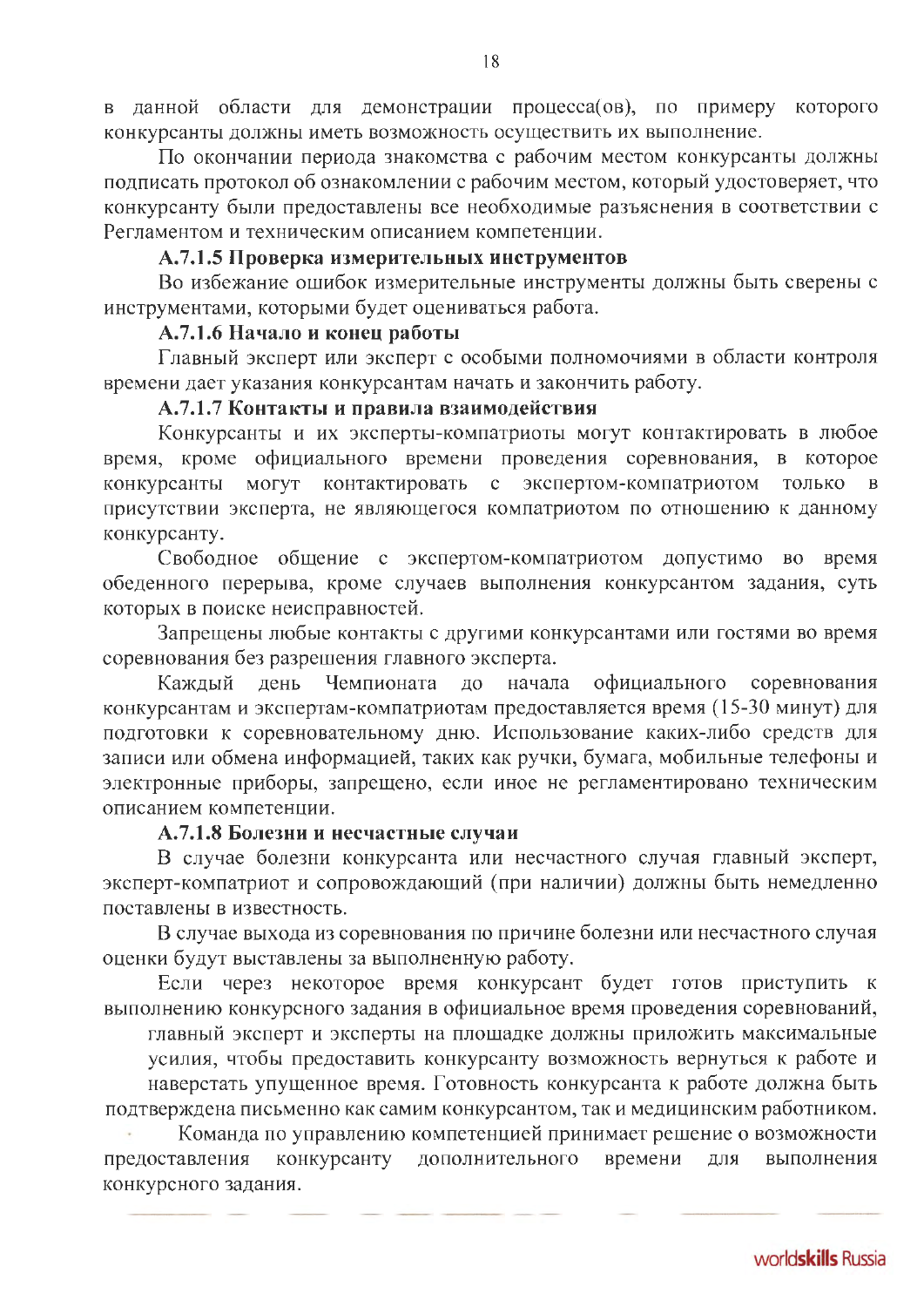Все решения по вышеизложенной ситуации должны быть оформлены соответствующими протоколами.

# А.7.1.9 Техника безопасности и охрана труда

Несоблюдение норм техники безопасности и соответствующих инструкций, в том числе по соблюдению санитарно-эпидемиологических правил и профилактике распространения новой коронавирусной инфекции (2019-nCoV) и иных рекомендаций федеральных и региональных органов исполнительной власти и Агентства (при наличии), может привести к штрафным санкциям в соответствии с техническим описанием компетенции. Продолжительное или многократное нарушение норм техники безопасности может привести к временному или окончательному отстранению конкурсантов от участия в Чемпионате.

#### А.7.1.10 Завершение работы на конкурсной площадке

Главный эксперт устанавливает порядок сбора инструментов и оборудования. Конкурсная площадка, включая материалы, инструменты и оборудование, должна быть оставлена в чистом, аккуратном виде.

Без согласования главным экспертом оборудование и инструменты не могут быть вынесены за пределы конкурсной площадки.

## А.7.1.11 Честность, справедливость и открытость

Все конкурсанты должны получить равные условия на Чемпионате, основанные на принципах справедливости, честности и прозрачности, в том числе:

понятные и четкие письменные инструкции;

отсутствие помощи и вмешательств со стороны третьих лиц, позволяющих получить преимущество кому-либо из конкурсантов;

равные условия ознакомления с конкурсным заданием и обобщенной оценочной ведомостью;

все необходимое оборудование и материалы, указанные в техническом описании и инфраструктурном листе, должны быть предоставлены всем конкурсантам в одинаковом объеме;

необходимая выполнения конкурсного ДЛЯ задания помощь, предоставляемая экспертами и официальными лицами, должна быть одинакова для всех конкурсантов и не должна предоставлять никаких преимуществ ни одному из них.

Участники Чемпионата должны постоянно следить выполнением  $3a$ вышеперечисленных пунктов.

## А.7.2 Эксперт

#### А.7.2.1 Квалификация и опыт

Эксперт должен иметь официальную и (или) признанную квалификацию наряду с производственным или практическим опытом в представляемой им области, обладать достаточным уровнем экспертных знаний, соответствующим стандартам Ворлдскиллс.

Эксперт должен знать и соблюдать правила и другие официальные документы Чемпионата, а также стандарты Ворлдскиллс.

#### А.7.2.2 Возрастные ограничения

Минимальный возраст эксперта-компатриота - 18 лет на день С1 Чемпионата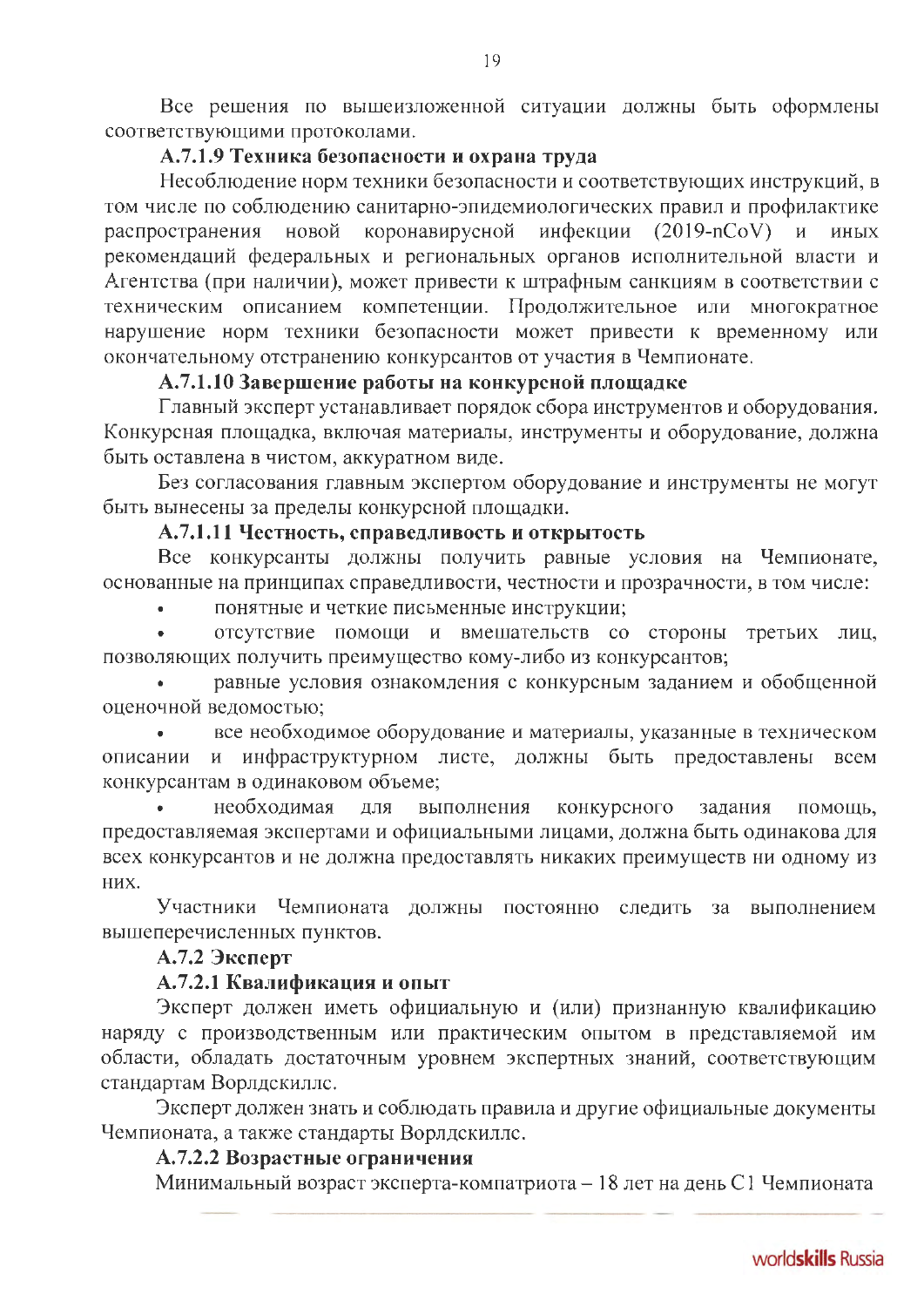#### А.7.2.3 Личные качества и моральные принципы

Эксперты должны обладать высокими нравственными качествами, быть честными, объективными и справедливыми, а также быть готовыми к работе с другими экспертами.

# А.7.2.4 Аккредитация

Каждого конкурсанта/команду по компетенции должен представлять один эксперт-компатриот (если иного не предусмотрено в техническом описании компетенции). Ни один конкурсант/команда по компетенции не может иметь второго эксперта-компатриота на рабочей площадке (если иного не предусмотрено в техническом описании компетенции). Эксперт-компатриот может представлять только одного конкурсанта/команду.

Дирекция и главный эксперт могут привлекать к работе на Чемпионате независимых экспертов.

Имена всех экспертов, участвующих в Чемпионате, направляются в адрес Дирекции не позднее 1 месяца до начала Чемпионата и регистрируются в eSim.

Эксперт, не зарегистрированный в eSim за 10 дней до начала Чемпионата, к участию в Чемпионате не допускается.

## А.7.2.5 Обязанности

До начала Чемпионата эксперт должен изучить и знать:

актуальное техническое описание компетенции и инфраструктурный лист;

- Регламент Чемпионата:
- Кодекс этики:
- документы, содержащие нормы техники безопасности и охраны труда;

документы по соблюдению санитарно-эпидемиологических правил, рекомендации по профилактике распространения новой коронавирусной инфекции (2019-nCoV) и иные рекомендации федеральных и региональных органов исполнительной власти и Агентства (при наличии);

конкурсное задание, опубликованное до начала Чемпионата (если применимо);

инструкции для дополнительных инструментов и (или) оборудования или материалов, которые могут быть необходимы.

За 10 дней до начала Чемпионата эксперт должен заполнить или обновить свой профиль в eSim.

До и во время Чемпионата эксперт должен:

при необходимости оказывать помощь главному эксперту в подготовке аспектов, субкритериев, которые конкурсного задания, разработке будут использоваться при оценке задания;

оказывать помощь главному эксперту в процессе подготовки и проведения соревнований;

соблюдать все правила, содержащиеся в актуальном техническом описании компетенции и требованиях к конкурсному заданию;

подготовить предложения по обновлению технического описания компетенции;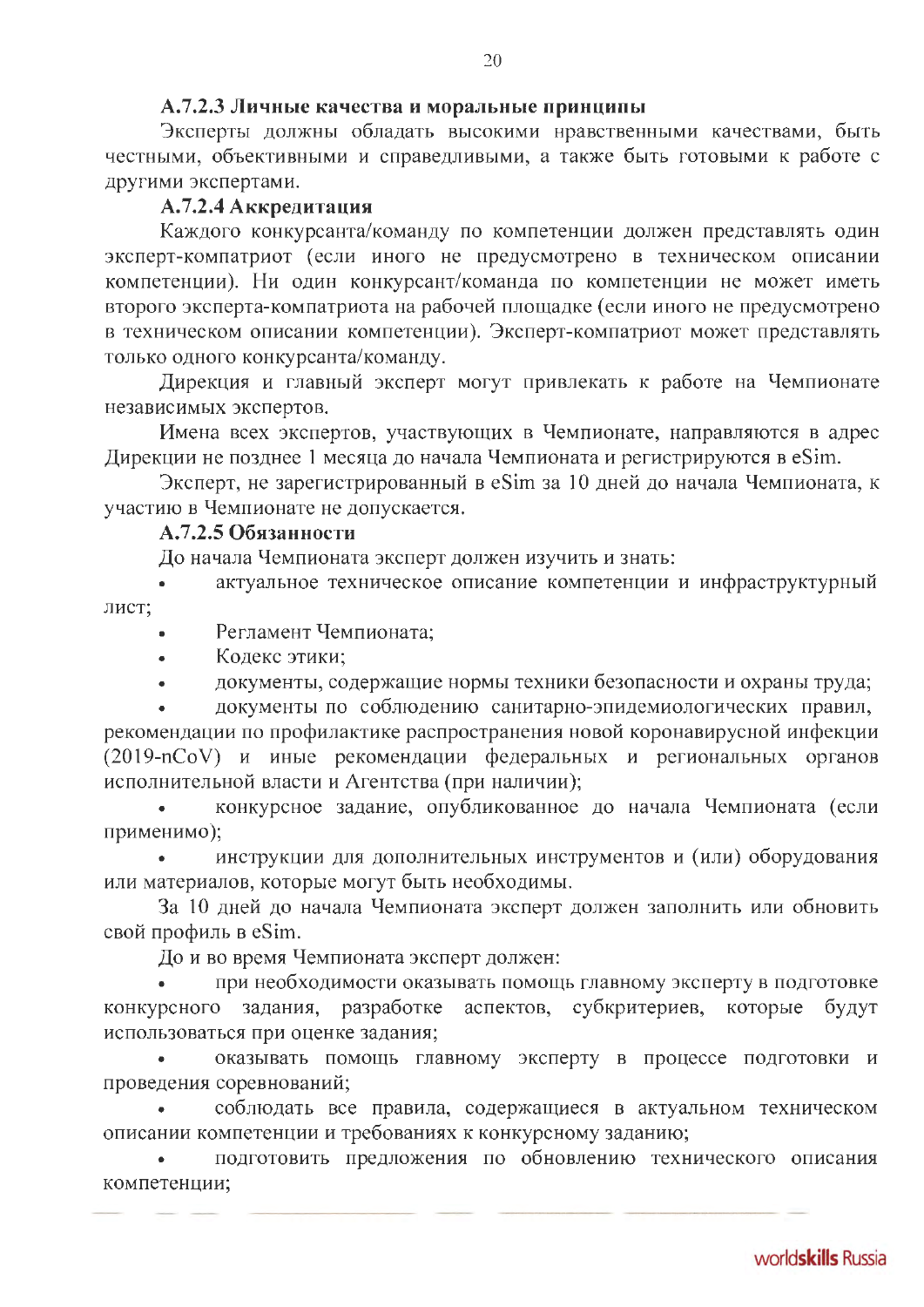завершить все необходимые процедуры, предшествующие Чемпионату, согласно правилам Чемпионата, техническому описанию компетенции и другим официальным документам Чемпионата;

при необходимости разработать проект конкурсного задания или его модулей в соответствии с техническим описанием компетенции;

обеспечить секретность конкурсного задания (если применимо);

необходимости 30-процентные при вносить изменения  $\overline{B}$ обнародованное конкурсное задание;

соблюдать Регламент Чемпионата;

оценивать конкурсное объективно. справедливо задание  $\overline{M}$  $\overline{B}$ соответствии с инструкциями главного эксперта;

участвовать в процессе разработки рекомендаций для менеджера компетенции по изменению конкурсного задания для следующего Чемпионата и чемпионатов последующих уровней;

удостовериться, что конкурсанты знают технику безопасности и охрану труда, а также принять необходимые меры для их соблюдения конкурсантами в течение всего Чемпионата.

## А.7.2.6 Проверка тулбокса

Каждый день (в период нахождения тулбокса на конкурсной площадке до последнего дня соревнований) команда экспертов должна тщательно проверять содержимое тулбоксов. Такая проверка должна гарантировать, что любые предметы, которые могут дать какое-либо преимущество конкурсанту, не будут применяться во время соревнования. Проверка тулбоксов должна проводиться в присутствии конкурсанта. Главный эксперт и эксперт-компатриот должны быть немедленно уведомлены обо всех случаях обнаружения подозрительных или запрещенных инструментов в тулбоксе. В подобных случаях эксперт-компатриот и конкурсант должны объяснить присутствие обнаруженного предмета в тулбоксе, а также разъяснить его назначение.

Допускается использование специальных инструментов, указанных в техническом описании. В случае нахождения запрещённых инструментов их необходимо удалить с конкурсной площадки. Санкции при этом на конкурсанта не налагаются. Если конкурсант воспользуется инструментом, не показанным во время проверки тулбокса, то такой случай должен быть рассмотрен в соответствии с процедурами, указанными в техническом описании компетенции или Регламенте.

Ни при каких обстоятельствах эксперты не должны разбирать оборудование нарушать каким-либо конкурсанта образом  $ero$ целостность. или При необходимости это должно быть сделано самим конкурсантом в присутствии эксперта, не являющегося экспертом-компатриотом.

#### А.7.2.7 Секретность

Эксперты во время Чемпионата не должны раскрывать какую-либо информацию, касающуюся конкурсного задания, конкурсантам или любым третьим лицам без согласования главным экспертом и жюри.

А.7.2.8 Взаимодействие экспертов-компатриотов с конкурсантами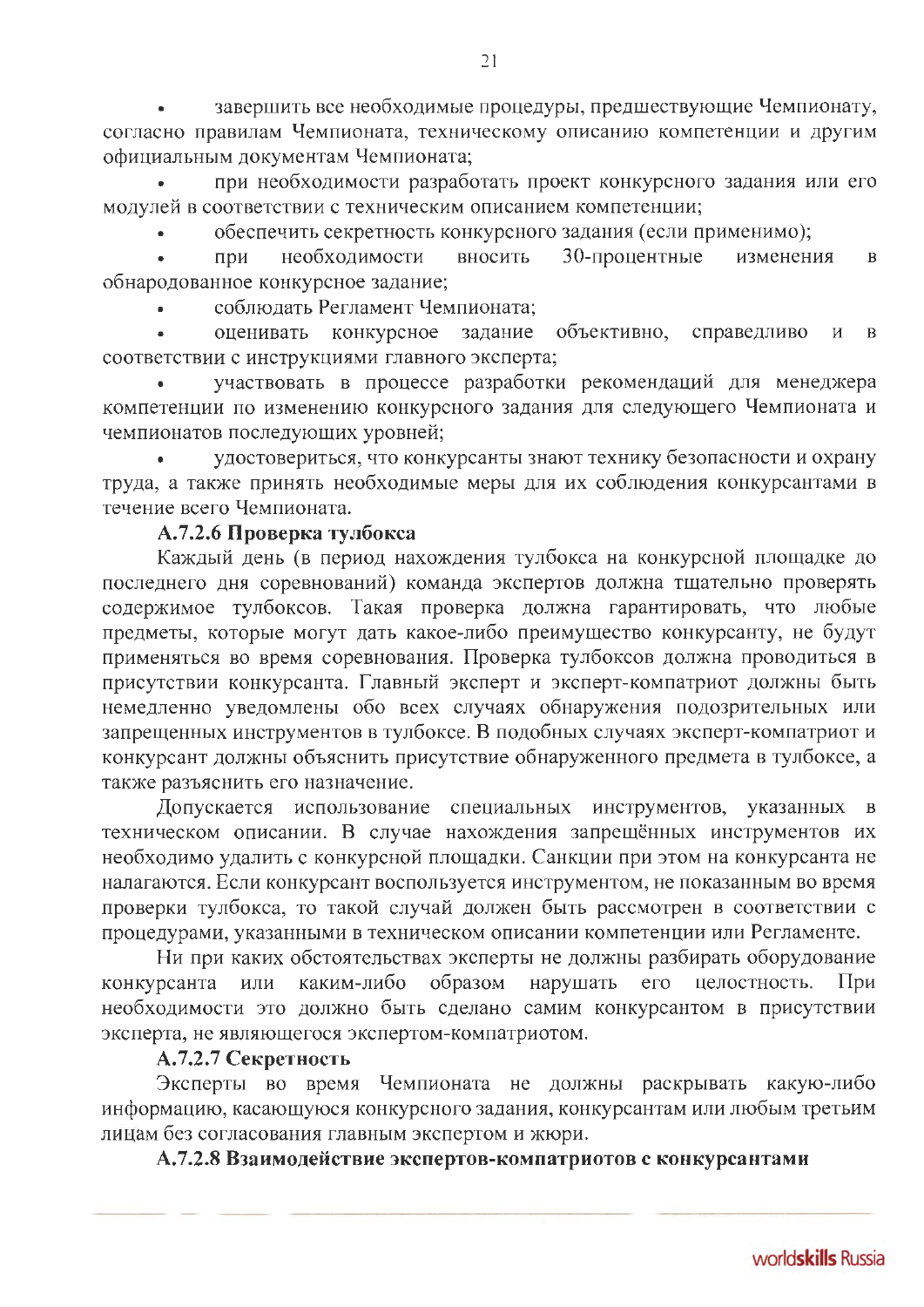Эксперты не должны каким-либо образом разъяснять до начала соревнования измененное или секретное конкурсное задание, если это не согласовано с жюри и противоречит нормативной документации (отдельно см. пункт А7.1.7).

## А.7.2.9 Дискуссионный форум

Дискуссионный форум предоставляет экспертам и другим лицам, связанным с форумом или приглашенным для участия в нем, возможность общаться, согласовывать конкурсную документацию и общий ход сотрудничать и соревнования по компетенции. Ссылка на страницу дискуссионного форума в сети интернет: https://forums.worldskills.ru/. Менеджер компетенции/корневой эксперт компетенции или назначенный им эксперт выступают в роли модератора дискуссионного форума.

# А.7.3 Менеджер компетенции/корневой эксперт компетенции

## А.7.3.1 Обязанности

Деятельность менеджера компетенции/корневого эксперта компетенции предполагает совместную работу с главным экспертом Чемпионата, Дирекцией и подготовки  $\mathbf{H}$ проведения Чемпионата. Менеджер Агентством **BO** время компетенции/корневой эксперт компетенции (либо назначенный ИM сертифицированный эксперт) согласовывает всю конкурсную документацию по компетенции и имеет право запрашивать у главного эксперта отчеты о Чемпионате в любой форме. Менеджер компетенции/корневой эксперт компетенции утверждает главного эксперта для Чемпионата в eSim по своей компетенции. Менеджер компетенции/корневой эксперт компетенции имеет право принимать участие в Чемпионате в роли главного эксперта.

#### А.7.3.2 Контакты с конкурсантами

Менеджер компетенции/корневой эксперт компетенции обязан прекратить профильную подготовку конкурсантов Чемпионата за 2 месяца до его начала.

## А.7.4 Главный эксперт

## А.7.4.1 Обязанности

Главный эксперт отвечает за разработку и согласование необходимой документации по компетенции, а также организацию и руководство  $3a$ соревнованием по компетенции на Чемпионате.

Главный эксперт управляет работой экспертов, контролирует соблюдение правил, процедур, регламентов, распределяет особые полномочия между аккредитованными экспертами компетенции.

Главный эксперт напрямую взаимодействует  $\mathbf{C}$ менеджером компетенции/корневым экспертом компетенции, техническим администратором площадки и Дирекцией по вопросам подготовки и организации соревнования по компетенции.

Главный эксперт должен обеспечить равные условия для конкурсантов во время соревнований.

Главный эксперт непосредственно отвечает за работу в CIS.

Главный эксперт должен присутствовать на всем протяжении Чемпионата. В ином случае результаты соревнования могут быть аннулированы. Соревнования без главного эксперта не проводятся.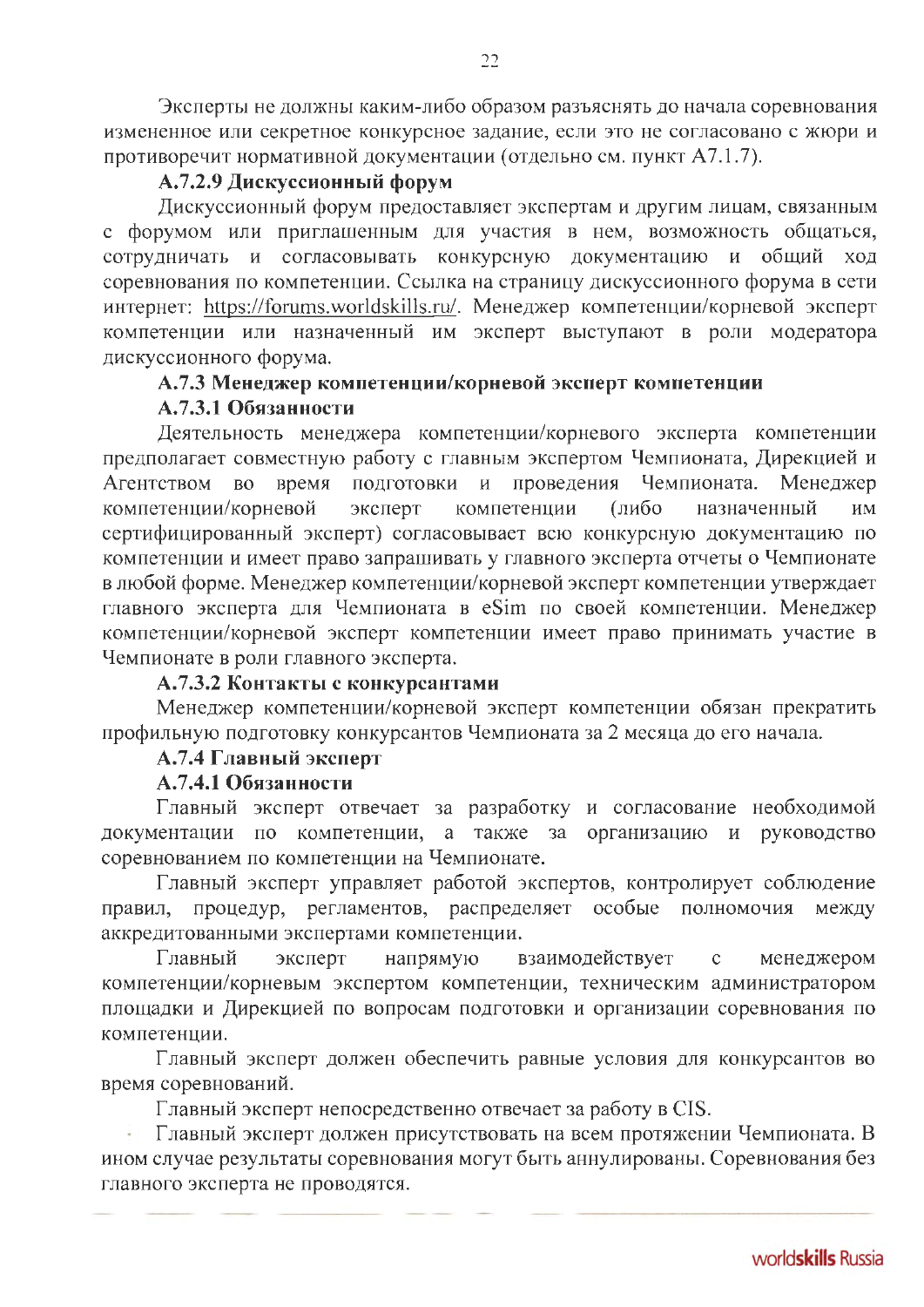Главный эксперт осуществляет приемку конкурсной площадки  $\overline{B}$ соответствии с утвержденным инфраструктурным листом и планом застройки согласно SMP. Выявленные несоответствия отражаются в акте приемки площадки и подлежат устранению организаторами Чемпионата в кратчайшие сроки. Соревнования на площадке, не соответствующей согласованным менеджером компетенции/корневым экспертом компетенции инфраструктурному листу и плану застройки, не проводятся.

Также главный эксперт должен выполнять обязанности, указанные в п.  $A.7.2.5.$ 

## А.7.4.2 Выдвижение кандидатов и аккредитация

Определение кандидатов на роль главного эксперта (см. пункт А.7.4.3) осуществляется руководителем РКЦ из числа сертифицированных экспертов и экспертов со свидетельством на право проведения чемпионатов по стандартам Ворлдскиллс. Менеджер компетенции/корневой эксперт компетенции утверждает главного эксперта из числа кандидатов, определенных руководителем РКЦ. Менеджер компетенции/корневой эксперт компетенции имеет право отклонять кандидатов по объективным причинам.

Дирекция имеет право пригласить сертифицированного эксперта по любой компетенции для участия в Чемпионате с целью координации деятельности главного эксперта при проведении соревнований, с последующим анализом и оценкой результатов работы главного эксперта.

При установлении фактов нарушения главным экспертом нормативной документации Агентства при проведении соревнований по компетенции приглашенный сертифицированный эксперт обязан вмешаться с целью устранения или недопущения таких нарушений. Данные факты должны быть отражены в отзыве на работу главного эксперта.

Отзыв на работу главного эксперта оформляется и подписывается сертифицированным экспертом в срок не позднее 30 календарных дней со дня окончания Чемпионата и направляется в электронном виде в адрес главного эксперта, Дирекции и менеджера компетенции.

Приглашенный сертифицированный эксперт обязан исполнять иную роль, закрепленную за ним в протоколе распределения ролей, кроме роли заместителя главного эксперта, имеет право доступа к любой документации, оформляемой в рамках проведения соревнований по компетенции, а также может присутствовать при оценке и наблюдать за действиями, совершаемыми в CIS.

# А.7.4.3 Критерии выдвижения кандидатов

Кандидат на роль главного эксперта должен:

быть сертифицированным экспертом Ворлдскиллс или экспертом со свидетельством на право проведения чемпионатов по стандартам Ворлдскиллс (свидетельство дает право проведения Чемпионата в качестве главного эксперта только в своем субъекте Российской Федерации; если на роль главного эксперта привлекается эксперт из другого субъекта Российской Федерации  $\overline{c}$ свидетельством на право проведения чемпионатов, необходимо получить согласование Технического департамента Агентства);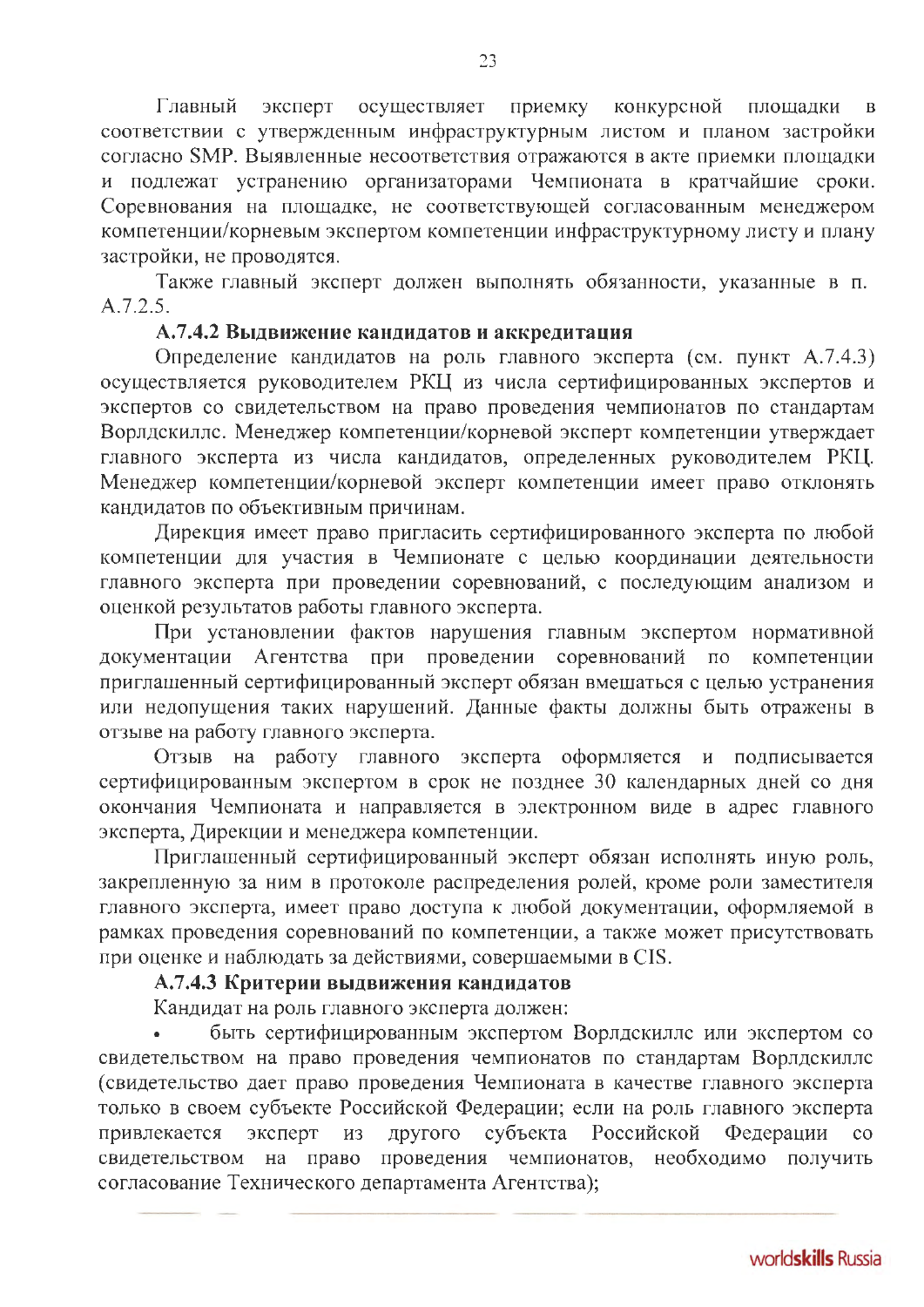- обладать высоким уровнем профессиональной честности;
- обладать высоким уровнем квалификации;
- иметь организаторские и управленческие способности;
- обладать навыками межличностного, устного и письменного общения;

осуществлять работу на дискуссионном форуме экспертов https://forums.worldskills.ru/;

иметь опыт участия в чемпионатах в роли эксперта, входящего в жюри (за исключением компетенций, проводимых в субъекте Российской Федерации впервые. В этом случае по согласованию с менеджером компетенции/корневым экспертом компетенции может быть приглашен сертифицированный эксперт).

Кандидат на роль главного эксперта определяется РКЦ и подлежит обязательному согласованию менеджером компетенции/корневым экспертом. При этом менеджер компетенции/корневой эксперт имеет право вето в отношении предложенной кандидатуры. В этом случае им должен быть рекомендован другой кандидат на роль главного эксперта Чемпионата.

# А.7.4.4 Нарушение правил чемпионата и кодекса этики и норм повеления

Любые обвинения в нарушении Регламента Чемпионата или Кодекса этики и норм поведения должны быть рассмотрены в соответствии с процедурами, указанными в разделе Б.9 тома Б настоящего Регламента Чемпионата

## А.7.5 Заместитель главного эксперта

#### А.7.5.1 Обязанности

Главный эксперт определяет круг обязанностей заместителя главного эксперта.

Заместитель главного эксперта оказывает поддержку главному эксперту и выполняет поручения главного эксперта по вопросам, связанным с проведением соревнований по компетенции, также отдельный(е) заместитель(и) главного эксперта отвечающий за проведение соревнований в рамках возрастной категории «16 лет и моложе».

Заместитель главного эксперта исполняет обязанности главного эксперта во время его отсутствия на площадке проведения соревнования по компетенции.

Также заместитель главного эксперта должен выполнять обязанности, указанные в п. А.7.2.5.

#### А.7.5.2 Выдвижение кандидатов и аккредитация

Заместитель главного эксперта назначается главным экспертом на Чемпионате из числа экспертов, аккредитованных на площадке. Назначение заместителя главного эксперта, отвечающего за проведение соревнований в рамках возрастной категории «16 лет и моложе», происходит согласно первому абзацу пункта А.7.4.2.

## А.7.5.3 Критерии выдвижения кандидатов

Кандидат на роль заместителя главного эксперта должен:

- обладать высоким уровнем профессиональной честности;
- обладать высоким уровнем квалификации;
- иметь организаторские и управленческие способности;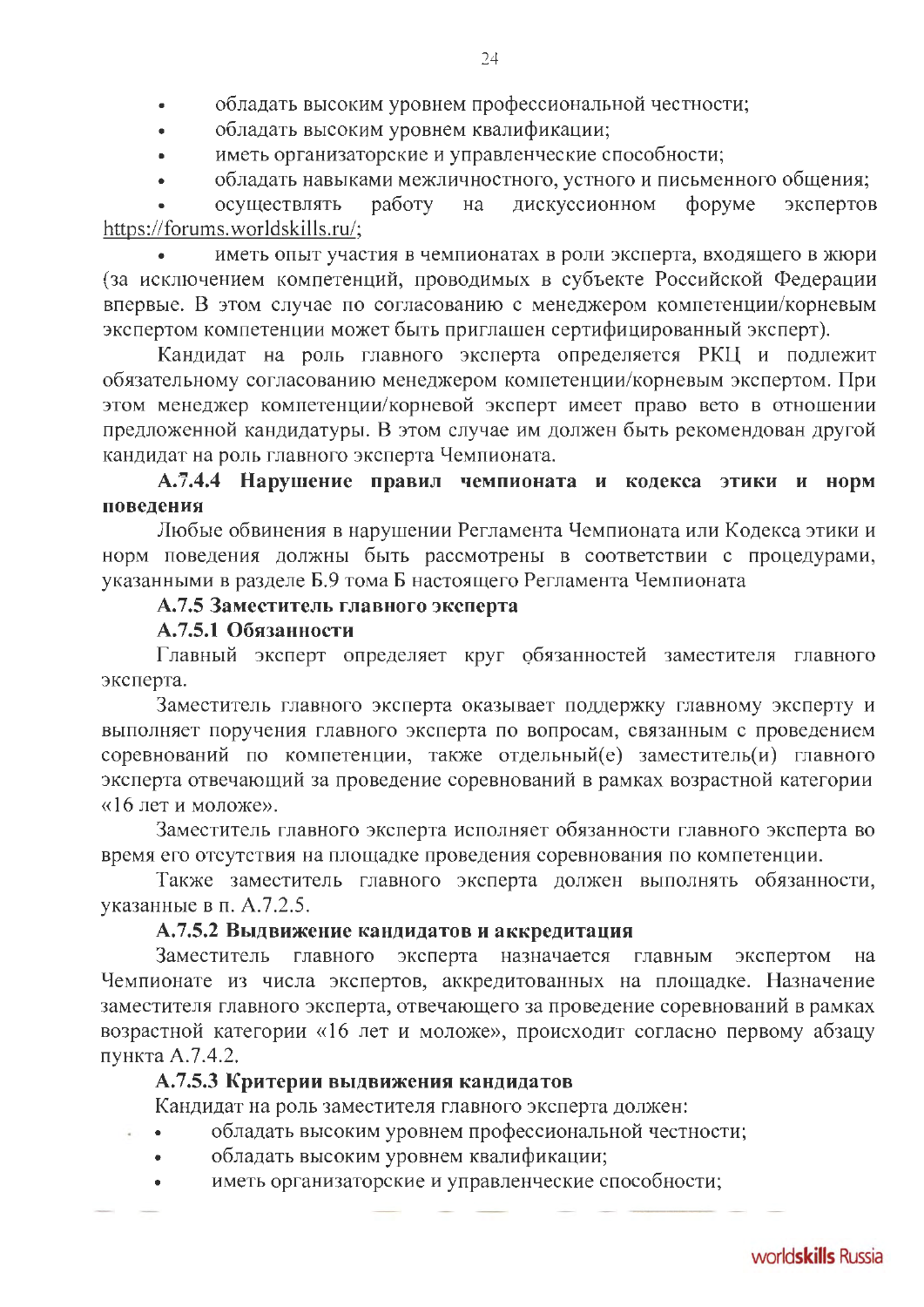обладать навыками межличностного, устного и письменного общения;

осуществлять работу на дискуссионном форуме экспертов https://forums.worldskills.ru/;

только для заместителя главного эксперта, отвечающего за проведение соревнований в рамках возрастной категории «16 лет и моложе»:

иметь опыт участия в чемпионатах в роли эксперта, входящего в жюри, сертифицированным экспертом Ворлдскиллс быть или экспертом  $\overline{c}$ свидетельством на право проведения чемпионатов по стандартам Ворлдскиллс (за исключением компетенций, проводимых в субъекте Российской Федерации впервые. В этом случае по согласованию с менеджером компетенции/корневым экспертом компетенции может быть приглашен сертифицированный эксперт);

кандидат на заместителя главного эксперта, отвечающего за проведение соревнований в рамках возрастной категории «16 лет и моложе», определяется РКЦ и подлежит обязательному согласованию менеджером компетенции/корневым экспертом или уполномоченным им лицом. При этом согласовант имеет право вето в отношении предложенной кандидатуры. В этом случае им должен быть рекомендован другой кандидат на роль заместителя главного эксперта, отвечающего за проведение соревнований в рамках возрастной категории «16 лет и моложе».

## А.7.6 Эксперты с особыми полномочиями

## А.7.6.1 Обязанности

В обязанности эксперта с особыми полномочиями могут входить:

- оценка:
- контроль времени;
- наблюдение за конкурсной площадкой;
- контроль соблюдения техники безопасности и охраны труда;
- работа со СМИ.

В обязанности эксперта с особыми полномочиями могут входить и иные обязанности, возложенные главным экспертом.

Также эксперты с особыми полномочиями должны соблюдать обязанности, указанные в п. А.7.2.5.

## А.7.6.2 Выдвижение кандидатов и аккредитация

Эксперты с особыми полномочиями назначаются главным экспертом во время подготовительных дней Чемпионата; указанные назначения должны быть оформлены протоколом. Главный эксперт и его заместитель не могут быть экспертами с особыми полномочиями, кроме экспертов с особыми полномочиями по контролю соблюдения техники безопасности и охраны труда.

# А.7.6.3 Критерии выдвижения кандидатов

Эксперт с особыми полномочиями в области оценки должен:

## быть знаком с последней версией CIS;

знать и понимать принципы работы с последними версиями стандартных электронных таблиц;

уметь дифференцировать судейскую оценку и оценку по измеримым параметрам;

25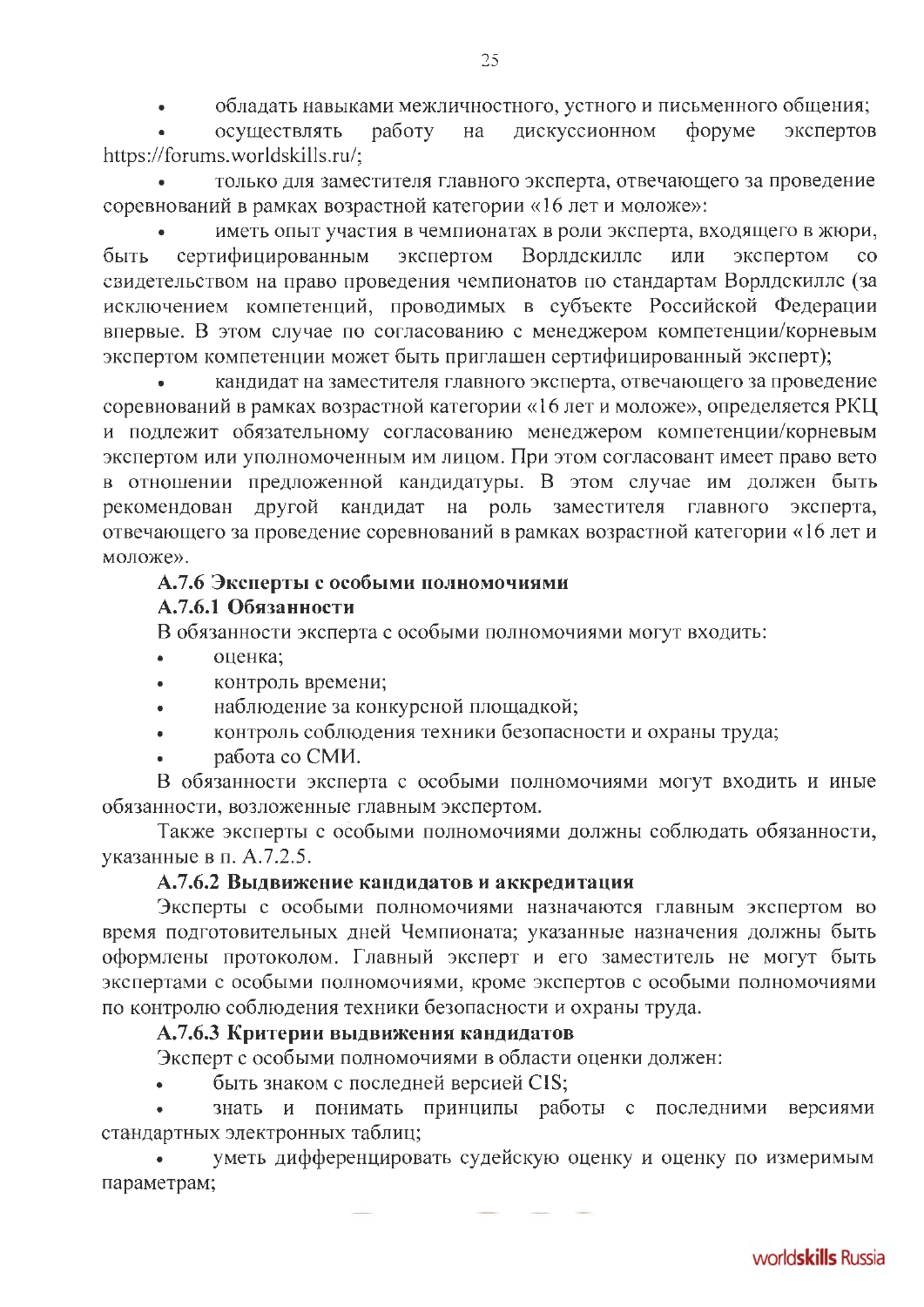осознавать необходимость четкого и лаконичного определения всех аспектов оценки и распределения оценок;

быть знаком с различными формами оценки, способами осуществления расчетов, требуемыми критериями и их потенциальным использованием;

работать совместно с главным экспертом над планированием дня оценки и внесением его показателей в CIS;

взаимодействовать с главным экспертом по вопросам поддержания оценочной документации в актуальном состоянии;

быть знаком с оценочными процедурами, применяемыми на Чемпионате:

обеспечивать подписание всех необходимых форм оценочных уполномоченными на то лицами.

Эксперт с особыми полномочиями в области контроля времени должен:

максимально точно осуществлять хронометраж времени с помощью современных электронных средств;

взаимодействовать с главным экспертом по вопросам осуществления хронометража времени.

Эксперт с особыми полномочиями в области наблюдения за конкурсной площадкой должен:

постоянно наблюдает за экспертами и конкурсантами и следит за соблюдением Регламента, требований технического описания соответствующей компетенции, а также Кодекса этики и норм поведения;

обращать внимание на все, в том числе мелкие инциденты, проводить соответствующее расследование.

Эксперт с особыми полномочиями в области техники безопасности и охраны труда должен:

понимать документацию по технике безопасности и охраны труда и соблюдение всеми участниками  $\Pi 0$ соответствующей обеспечивать ee компетенции;

взаимодействовать необходимости  $\mathbf{C}$ техническим при администратором площадки по вопросам безопасности;

постоянно наблюдать за экспертами и конкурсантами и следить за использованием ими средств индивидуальной защиты и соблюдением норм техники безопасности и охраны труда;

знать порядок действий в чрезвычайных ситуациях: при эвакуации, пожаре и медицинских несчастных случаях;

совместно с техническим экспертом проводить инструктаж по соблюдению техники безопасности и охраны труда со всеми экспертами и конкурсантами, когда они впервые попадают на конкурсную площадку;

удостовериться, что все посетители конкурсной площадки знакомы с соответствующими правилами техники безопасности и охраны труда;

worldskills Russia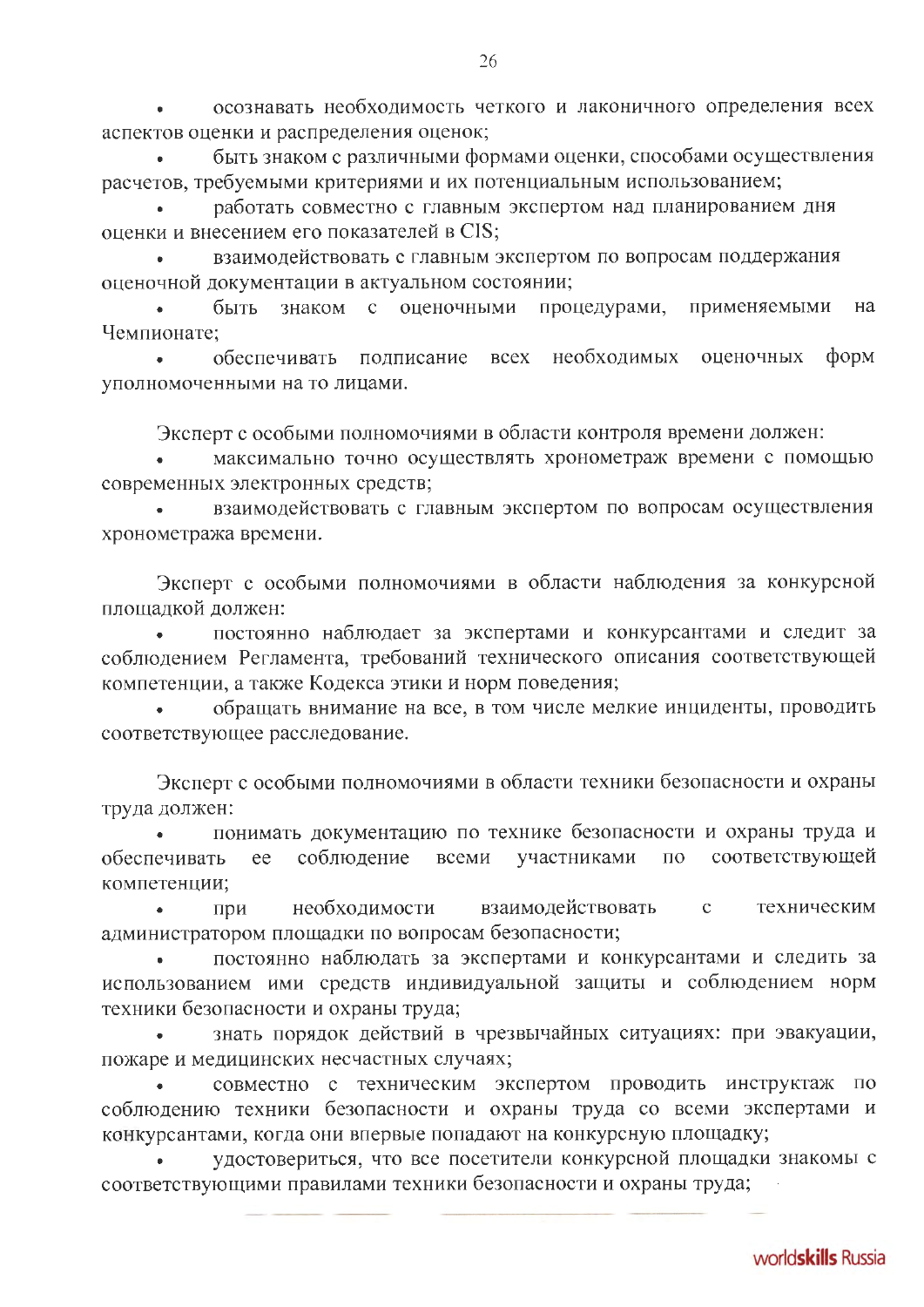координировать процесс оценки опасности и рисков на конкурсной площадке в целях разработки дополнительных требований техники безопасности и охраны труда;

взаимодействовать с техническим администратором площадки по вопросам разработки документа для подписи по технике безопасности и охраны регулирующего обучение по работе с машинами/оборудованием, труда, ознакомление с существующими путями эвакуации и дополнительные вопросы в сфере безопасности, которые не закреплены в документах, регулирующих политику в сфере соблюдения техники безопасности и охраны труда;

взаимодействовать с инспекторами по технике безопасности и охраны труда во время их посещений конкурсной площадки;

ежедневно проводить инструктаж по технике безопасности и охране труда, чтобы поддерживать уровень их осведомленности о возможных рисках на предстоящий день и о нарушениях, допущенных накануне;

обращать внимание на все, в том числе мелкие инциденты, проводить соответствующее расследование.

Эксперт с особыми полномочиями, взаимодействующий со СМИ, должен:

чувствовать себя своболно перед камерой  $\overline{M}$ передавать представляющую интерес информацию должным образом;

быть первым контактным лицом для СМИ на конкурсной площадке, следить за тем, чтобы представители СМИ не мешали конкурсантам во время их работы, но в то же время получали весь необходимый объем информации;

быть легко идентифицируемым для посетителей и СМИ;

по возможности запрашивать фотографии, сделанные экспертами на Чемпионате, и передавать их Дирекции для дальнейшего размещения в интернете;

конкурсного заботиться чтобы чертежи  $\overline{O}$ TOM, задания. соответствующая документация и выполняемые на практике работы были понятны для посетителей и представителей СМИ.

# А.7.7 Жюри

Жюри состоит из всех экспертов на площадке, непосредственно задействованных в оценке, делится на группы экспертов и обеспечивает оценку конкурсного задания согласно утвержденным критериям оценки в рамках соревнования по компетенции. Главный эксперт и его заместитель осуществляют контроль за работой жюри и не могут являться его членами. Формирование жюри входит в полномочия главного эксперта. В жюри может входить только один независимый эксперт.

Если жюри не может принять единогласного решения в разумный срок, главный эксперт должен вынести данный вопрос на общее голосование всем экспертам, аккредитованным на площадке. Простое большинство (50 % экспертов + 1 голос) определяет решение по данному вопросу.

Член жюри из одной образовательной организации с конкурсантом или являющийся экспертом-компатриотом конкурсанта не имеет права оценивать его работу, если иное не предусмотрено соответствующим протоколом до дня С1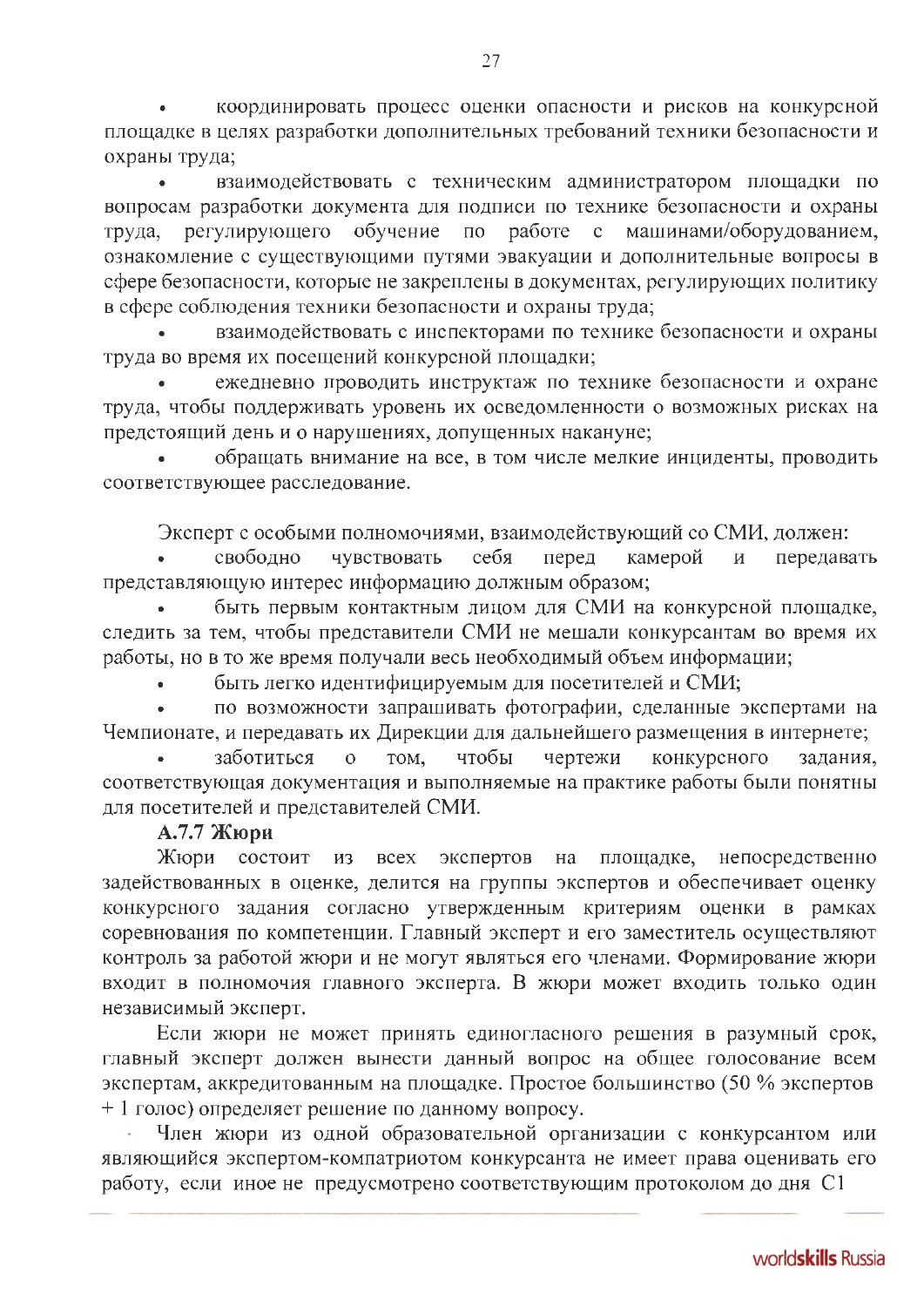(решение принимается простым большинством голосов экспертов (50% + 1 голос), кворум достигается при участии в голосовании не менее 80% экспертов, аккредитованных на площадке данной компетенции).

#### А.7.8 Технический администратор площадки

администратор площадки Технический ЭТО обладающее  $\overline{\phantom{0}}$ лицо. квалификациями и опытом в компетенции, на которую оно аккредитовано, и которое обеспечивает содействие экспертам.

Дирекция должна назначить технического администратора площадки для каждой компетенции.

Технический администратор площадки подотчетен Дирекции.  $\Pi$ <sub>o</sub> техническим вопросам технический администратор площадки также подотчетен главному эксперту.

Технический администратор площадки не может участвовать в процессе обсуждения конкурсного задания и его оценки. Жюри может консультироваться с техническими администраторами площадки при необходимости. Технический администратор площадки не имеет права участвовать в оценке конкурсантов.

#### А.7.8.1 Обязанности

Технический администратор площадки отвечает за застройку и организацию работы на соревновательной площадке в соответствии с инфраструктурным листом и планом застройки; отвечает за поставку, наладку оборудования, обеспечение расходными материалами и безопасность на соревновательной площадке; отвечает за соблюдение техники безопасности, охраны труда и поддержание общей чистоты и опрятности рабочей площадки.

Технический администратор площадки должен присутствовать на соревновательной площадке с момента, когда эксперты начинают подготовку к соревнованию, во время самого Чемпионата и до выставления оценок и завершения экспертами всех остальных задач.

Технический администратор площадки должен быть беспристрастен ко всем конкурсантам.

администратор Также технический соблюдать площадки лолжен обязанности, указанные в п. А.7.2.5.

#### А.7.8.2 Контакты с конкурсантами

Технический администратор площадки за 3 месяца до Чемпионата обязан профильную ПОДГОТОВКУ конкурсантов прекратить любую ИЛИ команд конкурсантов.

## А.8 ДОСТУП НА МЕСТО ПРОВЕДЕНИЯ ЧЕМПИОНАТА И **АККРЕДИТАЦИЯ**

Дирекция отвечает за предоставление доступа на место проведения Чемпионата и аккредитацию.

## А.8.1 Доступ на конкурсные площадки

Только лица, получившие официальную аккредитацию и указанные в протоколе регистрации экспертов и конкурсантов, имеют право доступа на конкурсную площадку по своим компетенциям, но только с разрешения главного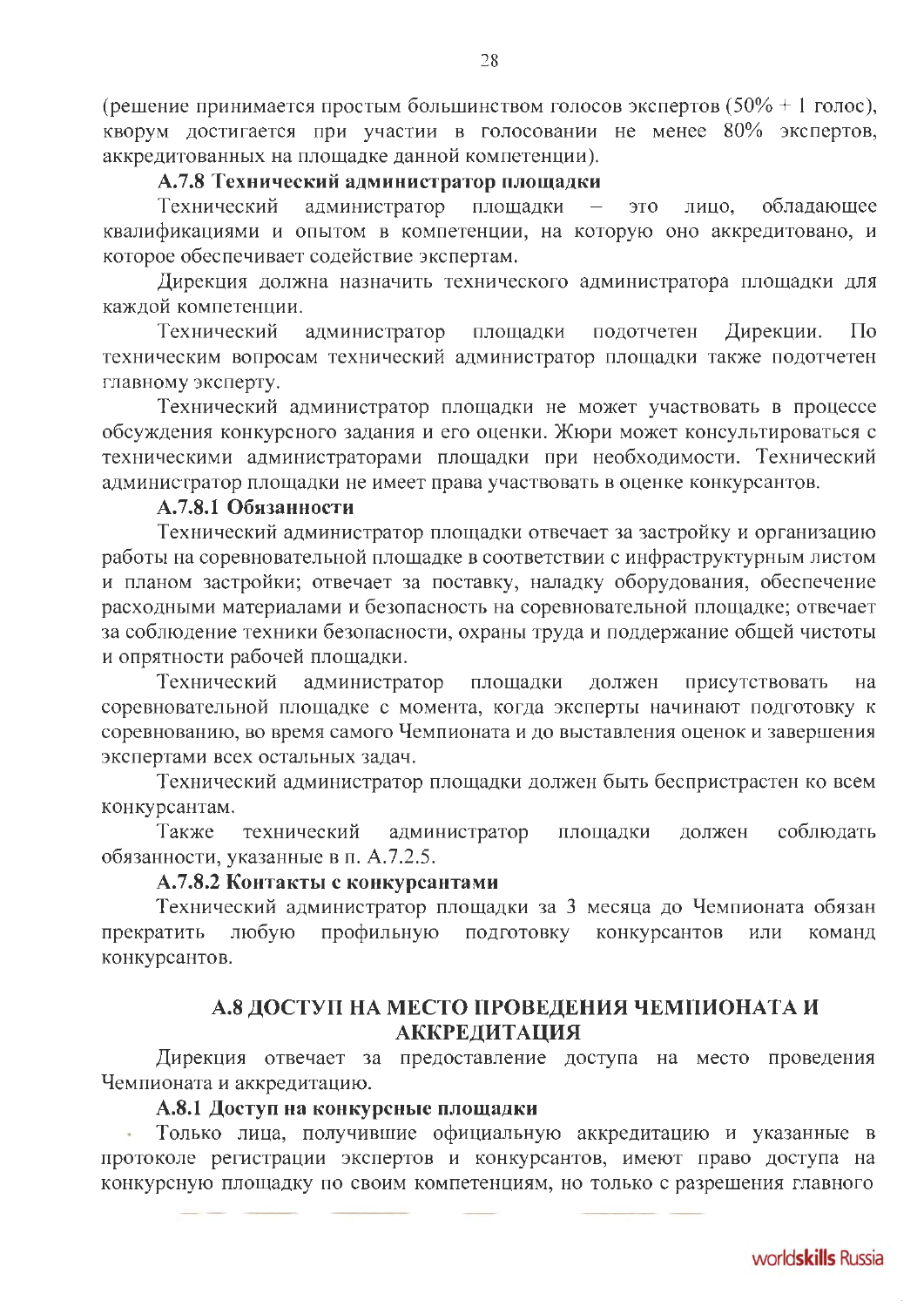эксперта. Эксперты, конкурсанты, технические администраторы площадки, переводчики должны получить аккредитацию для доступа на соревнования по компетенции.

Лица, получившие аккредитацию, но напрямую не задействованные в качестве конкурсантов или экспертов на площадке по компетенции (волонтеры, пресса, переводчики и др.), имеют право доступа на площадку только с разрешения главного эксперта по этой компетенции и после прохождения инструктажа по технике безопасности и охране труда.

Сотрудники Агентства, лица, уполномоченные Агентством на проведение проверки соблюдения участниками Чемпионата стандартов Ворлдскиллс, инспекторы по технике безопасности, представители Дирекции Чемпионата имеют право доступа на конкурсные площадки в любое время и не должны фиксироваться в протоколе регистрации.

Право доступа на конкурсные площадки VIP-гостям предоставляется по решению главного эксперта компетенции, при условии, что это не будет препятствовать выполнению конкурсного задания конкурсантами, не повлечет за собой нарушения принципа равных условий для участников соревнований и не помешает экспертам качественно выполнять свой функционал.

Право доступа на конкурсные площадки для персонала предоставляется в индивидуальном порядке по решению главного эксперта, но только после прохождения инструктажа по технике безопасности и охране труда.

В случае возникновения подозрений в алкогольном (наркотическом) опьянении лиц, допущенных на конкурсные площадки, главный эксперт обязан предложить им пройти освидетельствование на состояние алкогольного (наркотического) опьянения. В случае отказа в прохождении освидетельствования на состояние алкогольного (наркотического) опьянения либо подтверждения нахождения лиц в данном состоянии, такие лица лишаются права доступа на конкурсные площадки, что фиксируется протоколом за подписью всех экспертов конкурсной площадки. Набранные конкурсантом в день фиксации у него алкогольного (наркотического) опьянения баллы аннулируются. О ситуации незамедлительно уведомляется тим-лидер (при наличии) и Дирекция. Эксперт, в отношении которого установлен факт алкогольного (наркотического) опьянения удаляется с площадки. О ситуации отстранения эксперта-компатриота главный эксперт незамедлительно уведомляет РКЦ. РКЦ должен приложить все усилия для предоставления замены эксперта-компатриота. В случае непредоставления замены и/или до ее предоставления главный эксперт определяет исполняющего обязанности компатриота из числа лиц, аккредитованных на Чемпионате.

#### А.8.2 Доступ на место проведения чемпионата до его начала

Посетители, конкурсанты и эксперты не имеют права доступа на место проведения Чемпионата до его начала. Представители СМИ могут получить доступ в индивидуальном порядке у главного эксперта компетенции после прохождения инструктажа по технике безопасности и охране труда. Конкурсанты и эксперты получают доступ на площадку согласно SMP.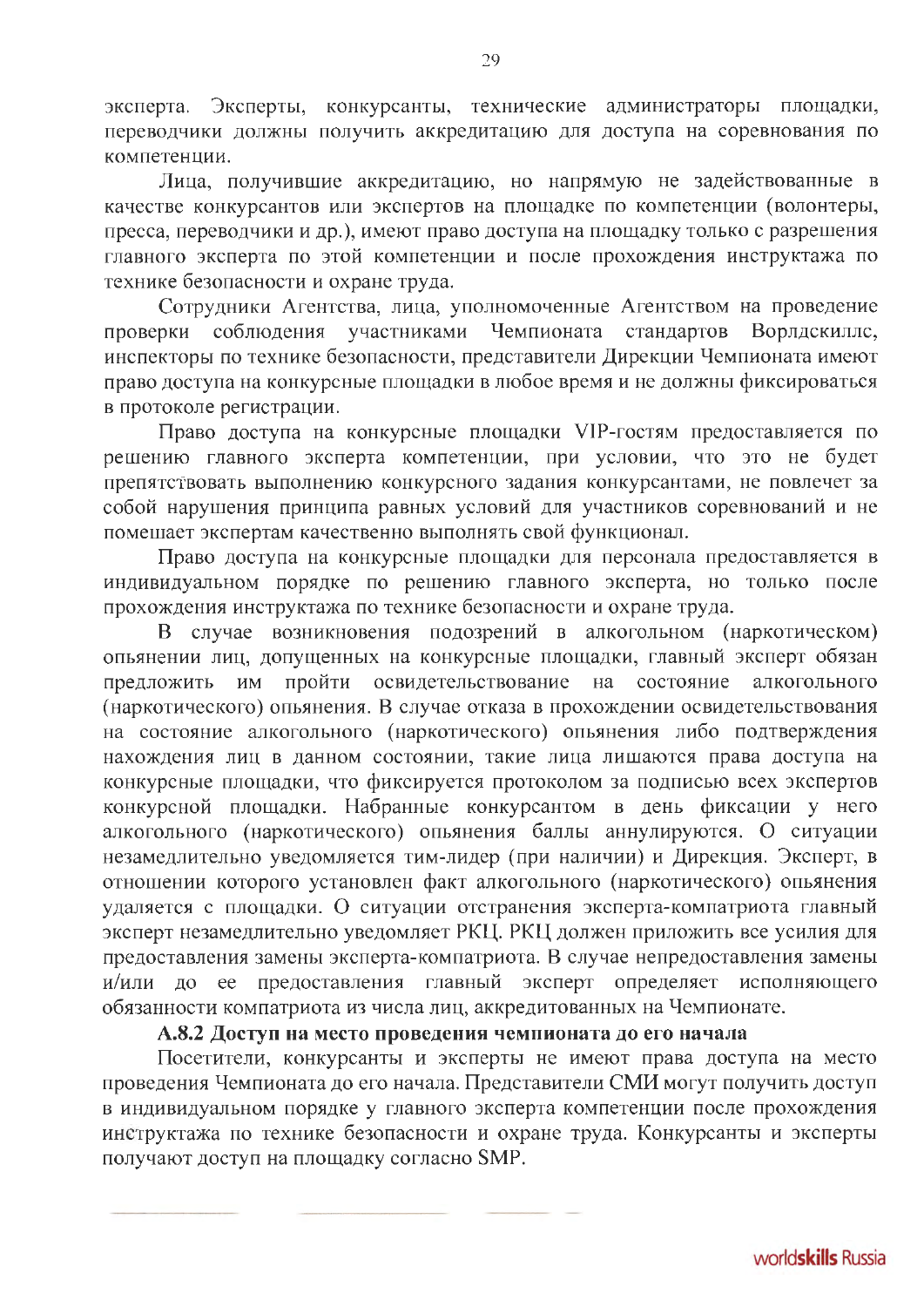## А. 9 Нарушение регламента, правил чемпионата, кодекса этики и норм повеления

Все факты нарушений Регламента, Кодекса этики, иных нормативных документов Агентства и норм поведения при подготовке и проведении Чемпионата должны быть рассмотрены в соответствии с процедурами, указанными в техническом описании компетенции, Регламенте (отдельно см. п. Б.9) и в иных документах Агентства.

# А.10 ДИСТАНЦИОННО-ОЧНЫЙ ФОРМАТ ЧЕМПИОНАТА

случае ужесточения федеральными и региональными органами B исполнительной власти субъекта Российской Федерации ограничительных мер, введенных в связи с угрозой распространения новой коронавирусной инфекции вследствие которых невозможно проведение Чемпионата,  $(2019 - nCoV)$ , допускается проведение соревнований по всем компетенциям Чемпионата либо по их части в дистанционно-очном формате.

При дистанционно-очном проведении Чемпионата должна использоваться компетенции, разработанная ДЛЯ IX документация Финала конкурсная Национального чемпионата «Молодые профессионалы» (WorldSkills Russia) в дистанционно-очном формате, а именно Специальные правила компетенции для дистанционно-очного формата, конкурсное задание, инфраструктурный лист и план застройки. По согласованию менеджером компетенции/корневым экспертом компетенции возможно сокращение инфраструктурного листа в части количества камер для видеотрансляции.

Если в рамках Финала IX Национального чемпионата «Молодые профессионалы» (WorldSkills Russia) в дистанционно-очном формате соревнования по компетенции не проводились, допускается использование конкурсной национальных чемпионатов документации, разработанной для других  $\overline{B}$ дистанционно-очном формате по стандартам или методике Ворлдскиллс. Если в рамках перечисленных чемпионатов соревнования по компетенции не проводились, проведение регионального чемпионата по компетенции в дистанционно-очном формате не допускается.

процедурах, касающихся соревновательной части. необходимо B руководствоваться Регламентом Финала IX Национального чемпионата «Молодые профессионалы» (WorldSkills Russia) в дистанционно-очном формате.

Главный эксперт для соревнований в дистанционно-очном формате может быть назначен только из числа сертифицированных экспертов по компетенции. Если компетенция имеет статус «кандидат в презентационную» главным экспертом может быть назначен корневой эксперт компетенции.

Жюри формируется главным экспертом из числа предлагаемых РКЦ кандидатур. Кандидаты в состав жюри назначаются из числа сертифицированных экспертов Ворлдскиллс и/или экспертов Ворлдскиллс с правом проведения чемпионатов и/или с правом участия в оценке демонстрационного экзамена по соответствующей компетенции.